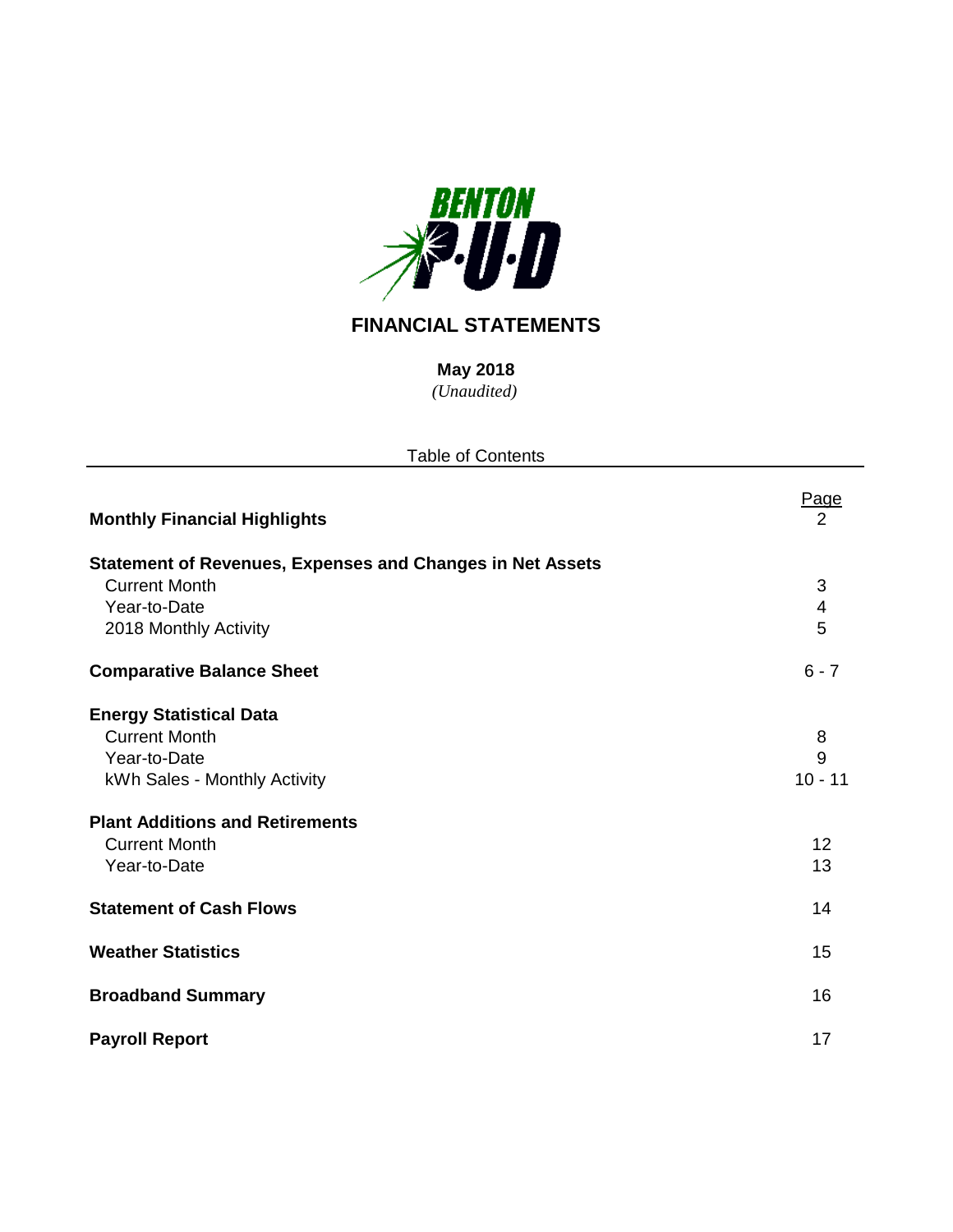

# *Financial Highlights May 2018*



#### **Retail Revenues**

- A warmer than normal May (average temperature up 6.6° of normal) lead to an 8% increase in retail sales over last year, irrigation was back on track with budget expectations after a low April.
- $\geq$  Retail revenues year to date are running in line budgeted amounts. Increases in Large General Service are helping to offset Large Irrigation.

#### **Net Power Expense**

- $\triangleright$  Higher than normal water flow resulting in excess generation has led to an increase in secondary market sales resulting in net power expense coming in well below the<br>budgeted 25<sup>th</sup> percentile
- The likelihood of a CRAC from BPA has dropped to just an 8% probability and the Slice True-up is now projected to be a small credit
- BPA announced the Spill Surcharge for 2018 which will result in an additional \$200k in power expense
- > Net Power Expense is projected to come in about \$2.5M under budget by the end of the year

17%

18%

23%

29%

38%

0% 20% 40% 60% 80% 100%

61%

9%

**Other (\$0.4M) IT (\$1.4M) General Plant (\$1.4M) Broadband (\$1.5M) Transmission (\$2.8M) Dist. Repair/Replacement (\$2.5M) Dist. Customer Growth (\$3.7M) Dist. Capacity/Reliability (\$5.6M)**

**Total (\$19.4M)**

13%

- **Net Margin/Net Income**
	- Net margin and net income are tracking above budget and are projected to come in higher than originally budgeted at year-end
- **Capital** Capital expenditures remain under budget as many major projects have yet to commence, however capital spending for customer growth is about 60% spent nearing half of the way through the year

#### **O&M Expense**

 O&M Expense is about \$705k above budget year to date primarily as a result of an increase in the amount of labor charged to O&M (resulting in a reduction of labor charged to capital), increased joint use compliance for public safety, and timing of once a year payments.



89%

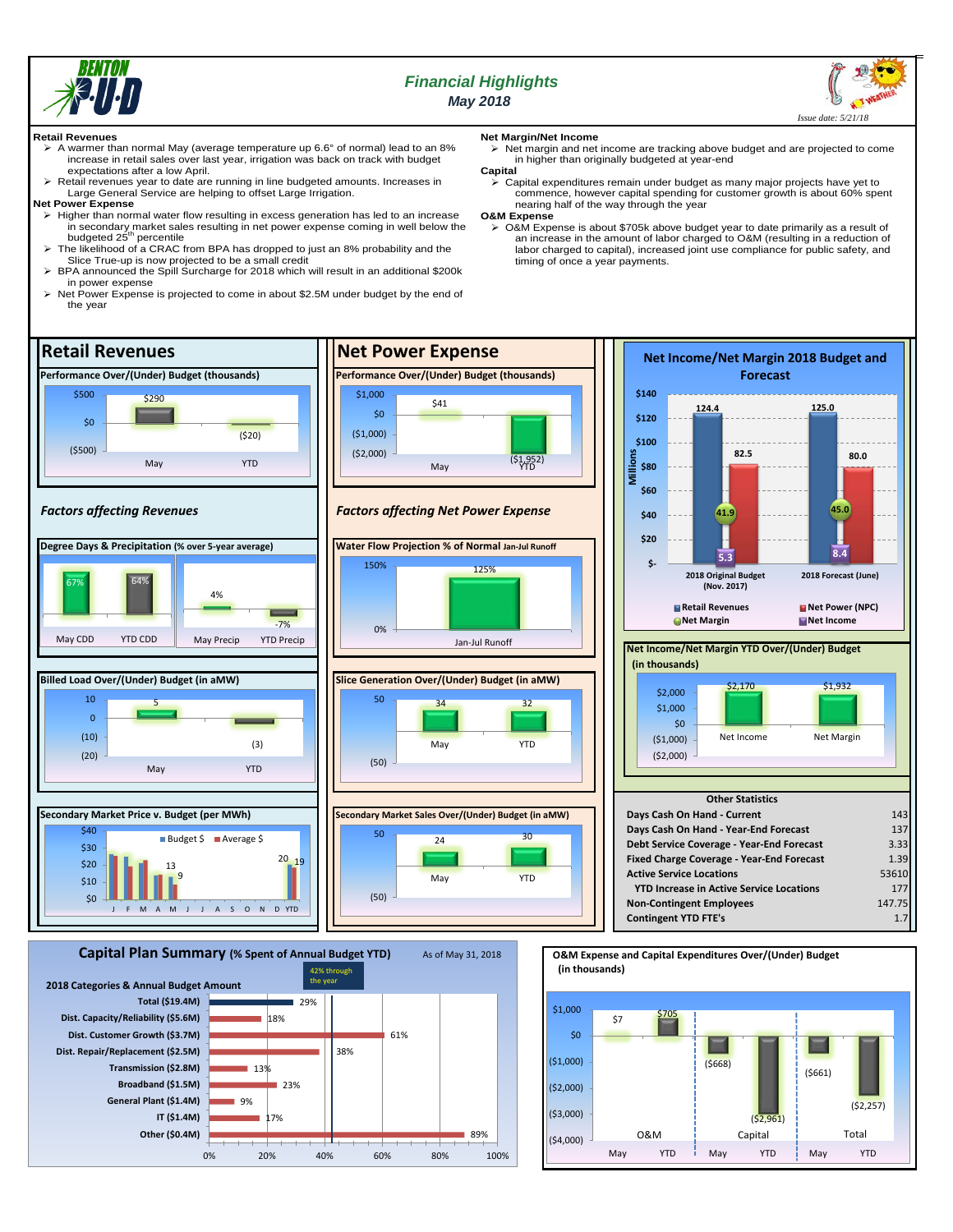#### **PUBLIC UTILITY DISTRICT NO.1 OF BENTON COUNTY STATEMENT OF REVENUES, EXPENSES, AND CHANGE IN NET POSITION May 2018**

|                                                            | 5/31/18       |               | 5/31/17                  |               |                          |  |
|------------------------------------------------------------|---------------|---------------|--------------------------|---------------|--------------------------|--|
|                                                            | <b>ACTUAL</b> | <b>BUDGET</b> | <b>PCT</b><br><b>VAR</b> | <b>ACTUAL</b> | <b>PCT</b><br><b>VAR</b> |  |
| <b>OPERATING REVENUES</b>                                  |               |               |                          |               |                          |  |
| Energy Sales - Retail                                      | 10,539,816    | 10,249,890    | 3%                       | 9,644,141     | 9%                       |  |
| <b>City Occupation Taxes</b>                               | 411,604       | 405,703       | 1%                       | 387,750       | 6%                       |  |
| <b>Bad Debt Expense</b>                                    | (18,000)      | (19,039)      | $-5%$                    | (17,000)      | 6%                       |  |
| <b>Energy Secondary Market Sales</b>                       | 486,462       | 510,765       | $-5%$                    | 654,533       | $-26%$                   |  |
| Transmission of Power for Others                           | 105,287       | 75,000        | 40%                      | 84,224        | 25%                      |  |
| <b>Broadband Revenue</b>                                   | 186,099       | 166,801       | 12%                      | 174,111       | 7%                       |  |
| <b>Other Revenue</b>                                       | 120,458       | 97,618        | 23%                      | 91,263        | 32%                      |  |
| <b>TOTAL OPERATING REVENUES</b>                            | 11,831,726    | 11,486,738    | 3%                       | 11,019,021    | 7%                       |  |
| <b>OPERATING EXPENSES</b>                                  |               |               |                          |               |                          |  |
| <b>Purchased Power</b>                                     | 5,704,402     | 5,722,792     | 0%                       | 5,528,725     | 3%                       |  |
| <b>Purchased Transmission &amp; Ancillary Services</b>     | 1,142,486     | 1,105,289     | 3%                       | 1,098,395     | 4%                       |  |
| <b>Conservation Program</b>                                | (53, 376)     | (81, 665)     | $-35%$                   | (14, 192)     | >200%                    |  |
| <b>Total Power Supply</b>                                  | 6,793,512     | 6,746,415     | 1%                       | 6,612,928     | 3%                       |  |
| Transmission Operation & Maintenance                       | 9,881         | 23,544        | -58%                     | 84,782        | $-88%$                   |  |
| Distribution Operation & Maintenance                       | 910.056       | 848,484       | 7%                       | 902,549       | 1%                       |  |
| <b>Broadband Expense</b>                                   | 78,040        | 86,088        | $-9%$                    | 136,068       | $-43%$                   |  |
| Customer Accounting, Collection & Information              | 414,740       | 372,694       | 11%                      | 328,660       | 26%                      |  |
| Administrative & General                                   | 604,110       | 678,861       | $-11%$                   | 708,973       | $-15%$                   |  |
| Subtotal before Taxes & Depreciation                       | 2,016,827     | 2,009,672     | 0%                       | 2,161,032     | $-7%$                    |  |
| <b>Taxes</b>                                               | 1,061,970     | 1,029,771     | 3%                       | 992,854       | 7%                       |  |
| Depreciation & Amortization                                | 817,290       | 854,289       | -4%                      | 832,544       | $-2%$                    |  |
| <b>Total Other Operating Expenses</b>                      | 3,896,087     | 3,893,731     | 0%                       | 3,986,430     | $-2%$                    |  |
| <b>TOTAL OPERATING EXPENSES</b>                            | 10,689,598    | 10,640,147    | 0%                       | 10,599,358    | 1%                       |  |
| <b>OPERATING INCOME (LOSS)</b>                             | 1,142,128     | 846,591       | 35%                      | 419,663       | 172%                     |  |
| <b>NONOPERATING REVENUES &amp; EXPENSES</b>                |               |               |                          |               |                          |  |
| Interest Income                                            | 103,480       | 33,333        | >200%                    | 54,809        | 89%                      |  |
| Other Income                                               | 33,847        | 31,339        | 8%                       | 34,521        | $-2%$                    |  |
| <b>Other Expense</b>                                       |               |               | n/a                      |               | n/a                      |  |
| <b>Interest Expense</b>                                    | (232, 861)    | (224, 094)    | 4%                       | (240, 057)    | $-3%$                    |  |
| Debt Discount/Premium Amortization & Loss on Defeased Debt | 38,127        | 37,346        | 2%                       | 41,348        | $-8%$                    |  |
| MtM Gain/(Loss) on Investments                             | 18,258        |               | n/a                      | (14,230)      | n/a                      |  |
| <b>TOTAL NONOPERATING REVENUES &amp; EXPENSES</b>          | (39, 150)     | (122,076)     | -68%                     | (123, 608)    | -68%                     |  |
| INCOME (LOSS) BEFORE CAPITAL CONTRIBUTIONS                 | 1,102,977     | 724,515       | 52%                      | 296,055       | >200%                    |  |
| <b>CAPITAL CONTRIBUTIONS</b>                               | 89,777        | 114,729       | -22%                     | 116,790       | $-23%$                   |  |
| <b>CHANGE IN NET POSITION</b>                              | 1.192.755     | 839.244       | 42%                      | 412.846       | 189%                     |  |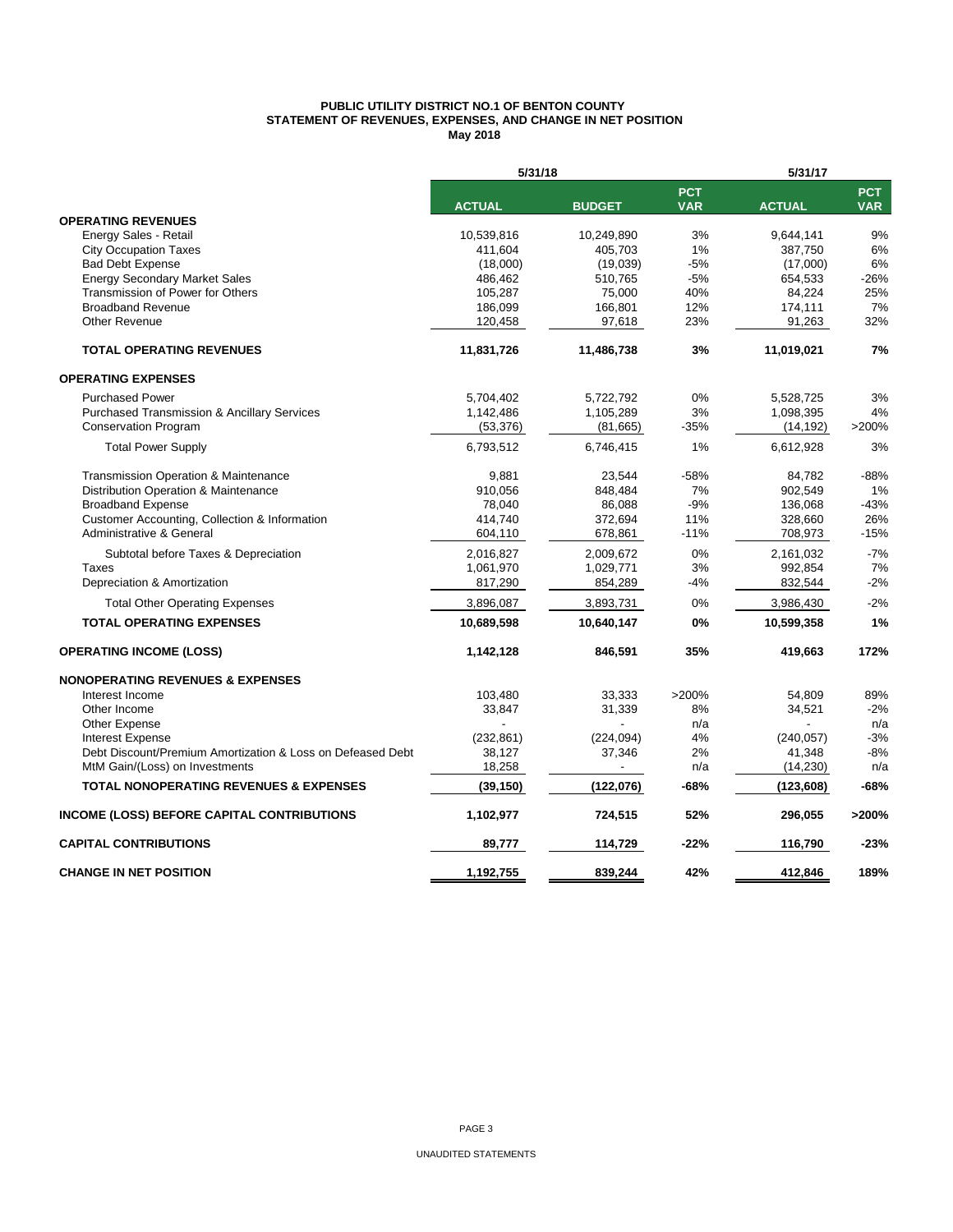#### **PUBLIC UTILITY DISTRICT NO.1 OF BENTON COUNTY STATEMENT OF REVENUES, EXPENSES, AND CHANGE IN NET POSITION YEAR TO DATE**

|                                                            | 5/31/18       |               |                          | 5/31/17       |                          |  |  |
|------------------------------------------------------------|---------------|---------------|--------------------------|---------------|--------------------------|--|--|
|                                                            | <b>ACTUAL</b> | <b>BUDGET</b> | <b>PCT</b><br><b>VAR</b> | <b>ACTUAL</b> | <b>PCT</b><br><b>VAR</b> |  |  |
| <b>OPERATING REVENUES</b>                                  |               |               |                          |               |                          |  |  |
| Energy Sales - Retail                                      | 47,806,318    | 47,826,700    | 0%                       | 48,880,364    | $-2%$                    |  |  |
| <b>City Occupation Taxes</b>                               | 2,561,138     | 2,531,163     | 1%                       | 2,770,366     | $-8%$                    |  |  |
| <b>Bad Debt Expense</b>                                    | (85,000)      | (95,009)      | $-11%$                   | (90,000)      | $-6%$                    |  |  |
| <b>Energy Secondary Market Sales</b>                       | 6,415,102     | 4,903,941     | 31%                      | 6,282,558     | 2%                       |  |  |
| Transmission of Power for Others                           | 661,729       | 375.000       | 76%                      | 568,818       | 16%                      |  |  |
| <b>Broadband Revenue</b>                                   | 921,399       | 985,441       | $-6%$                    | 903,721       | 2%                       |  |  |
| Other Revenue                                              | 1,009,871     | 915,177       | 10%                      | 809,163       | 25%                      |  |  |
| <b>TOTAL OPERATING REVENUES</b>                            | 59,290,557    | 57,442,413    | 3%                       | 60,124,990    | $-1%$                    |  |  |
| <b>OPERATING EXPENSES</b>                                  |               |               |                          |               |                          |  |  |
| <b>Purchased Power</b>                                     | 32,802,384    | 32,671,812    | 0%                       | 33,280,369    | $-1%$                    |  |  |
| <b>Purchased Transmission &amp; Ancillary Services</b>     | 5,531,372     | 5,461,634     | 1%                       | 5,439,977     | 2%                       |  |  |
| <b>Conservation Program</b>                                | 63,912        | 418,419       | $-85%$                   | 157,249       | -59%                     |  |  |
| <b>Total Power Supply</b>                                  | 38,397,667    | 38,551,865    | 0%                       | 38,877,595    | $-1%$                    |  |  |
| <b>Transmission Operation &amp; Maintenance</b>            | 38,385        | 61,122        | $-37%$                   | 132,515       | $-71%$                   |  |  |
| Distribution Operation & Maintenance                       | 4,359,274     | 4,125,266     | 6%                       | 4,065,176     | 7%                       |  |  |
| <b>NESC Compliance</b>                                     | 267,944       | 33,750        | n/a                      |               | n/a                      |  |  |
| <b>Broadband Expense</b>                                   | 366,529       | 357,903       | 2%                       | 352,152       | 4%                       |  |  |
| Customer Accounting, Collection & Information              | 1,808,203     | 1,752,692     | 3%                       | 1,467,571     | 23%                      |  |  |
| Administrative & General                                   | 3,362,023     | 3,167,019     | 6%                       | 3,126,205     | 8%                       |  |  |
| Subtotal before Taxes & Depreciation                       | 10,202,358    | 9,497,752     | 7%                       | 9,143,619     | 12%                      |  |  |
| Taxes                                                      | 5,679,364     | 5,748,839     | $-1%$                    | 6,042,233     | $-6%$                    |  |  |
| Depreciation & Amortization                                | 4,092,744     | 4,431,624     | $-8%$                    | 4,156,001     | $-2%$                    |  |  |
| <b>Total Other Operating Expenses</b>                      | 19,974,466    | 19,678,215    | 2%                       | 19,341,853    | 3%                       |  |  |
| <b>TOTAL OPERATING EXPENSES</b>                            | 58,372,134    | 58,230,080    | 0%                       | 58,219,448    | 0%                       |  |  |
| <b>OPERATING INCOME (LOSS)</b>                             | 918,423       | (787, 667)    | >200%                    | 1,905,541     | $-52%$                   |  |  |
| <b>NONOPERATING REVENUES &amp; EXPENSES</b>                |               |               |                          |               |                          |  |  |
| Interest Income                                            | 400,713       | 166,667       | 140%                     | 220,171       | 82%                      |  |  |
| Other Income                                               | 158,606       | 156,696       | 1%                       | 345,522       | $-54%$                   |  |  |
| Other Expense                                              |               |               | n/a                      |               | n/a                      |  |  |
| <b>Interest Expense</b>                                    | (1, 183, 716) | (1, 129, 104) | 5%                       | (1,203,578)   | $-2%$                    |  |  |
| Debt Discount/Premium Amortization & Loss on Defeased Debt | 190,633       | 186,731       | 2%                       | 206,742       | $-8%$                    |  |  |
| MtM Gain/(Loss) on Investments                             | (8,698)       |               | n/a                      | 2,740         | n/a                      |  |  |
| <b>TOTAL NONOPERATING REVENUES &amp; EXPENSES</b>          | (442,461)     | (619,010)     | -29%                     | (428,403)     | 3%                       |  |  |
| <b>INCOME (LOSS) BEFORE CAPITAL CONTRIBUTIONS</b>          | 475,962       | (1,406,677)   | $-134%$                  | 1,477,139     | -68%                     |  |  |
| <b>CAPITAL CONTRIBUTIONS</b>                               | 797,432       | 573,645       | 39%                      | 237,171       | >200%                    |  |  |
| <b>CHANGE IN NET POSITION</b>                              | 1,273,393     | (833,031)     | >200%                    | 1,714,310     | $-26%$                   |  |  |
| TOTAL NET POSITION, BEGINNING OF YEAR                      | 124,155,023   | 124,155,023   | 0%                       | 110,681,246   | $-2%$                    |  |  |
| TOTAL NET POSITION, END OF YEAR                            | 125,428,416   | 123,321,992   | 0.1%                     | 112,395,556   | $-4%$                    |  |  |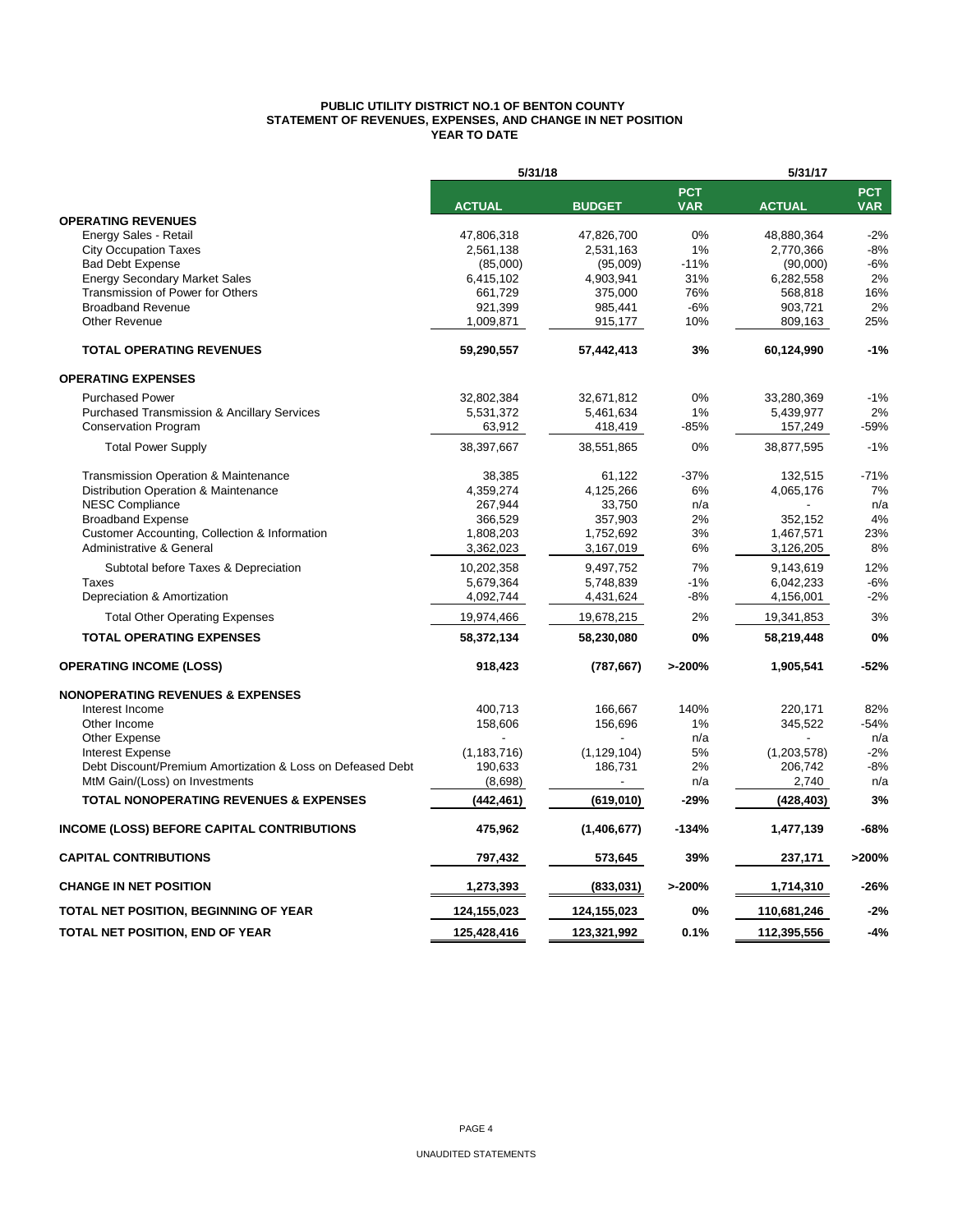#### **PUBLIC UTILITY DISTRICT NO. 1 OF BENTON COUNTY STATEMENT OF REVENUES, EXPENSES, AND CHANGE IN NET POSITION 2018 MONTHLY ACTIVITY**

|                                                   | January      | February                 | <b>March</b>             | <b>April</b>   | <b>May</b>     | June                     | July | <b>August</b> | <b>September</b> | October | <b>November</b> | <b>December</b> | <b>Total</b>  |
|---------------------------------------------------|--------------|--------------------------|--------------------------|----------------|----------------|--------------------------|------|---------------|------------------|---------|-----------------|-----------------|---------------|
| <b>OPERATING REVENUES</b>                         |              |                          |                          |                |                |                          |      |               |                  |         |                 |                 |               |
| Energy Sales - Retail                             | \$10,476,299 | \$9,084,270              | \$8,752,924              | \$8,953,009    | \$10,539,816   |                          |      |               |                  |         |                 |                 | \$47,806,318  |
| <b>City Occupation Taxes</b>                      | 645,112      | 544,905                  | 504,574                  | 454,944        | 411,604        |                          |      |               |                  |         |                 |                 | 2,561,139     |
| <b>Bad Debt Expense</b>                           | (19,000)     | (16,000)                 | (16,000)                 | (16,000)       | (18,000)       |                          |      |               |                  |         |                 |                 | (85,000)      |
| <b>Energy Secondary Market Sales</b>              | 2,013,000    | 1,503,757                | 1,475,128                | 936,756        | 486,462        |                          |      |               |                  |         |                 |                 | 6,415,103     |
| Transmission of Power for Others                  | 140,137      | 110,045                  | 179,821                  | 126,440        | 105,287        |                          |      |               |                  |         |                 |                 | 661,730       |
| <b>Broadband Revenue</b>                          | 188,237      | 182,621                  | 181,682                  | 182,760        | 186,099        |                          |      |               |                  |         |                 |                 | 921,399       |
| Other Electric Revenue                            | 603,153      | 70,972                   | 93,240                   | 122,048        | 120,458        |                          |      |               |                  |         |                 |                 | 1,009,871     |
| <b>TOTALOPERATING REVENUES</b>                    | 14,046,938   | 11,480,570               | 11,171,369               | 10,759,957     | 11,831,726     |                          |      |               |                  |         |                 |                 | 59,290,560    |
|                                                   |              |                          |                          |                |                |                          |      |               |                  |         |                 |                 |               |
| <b>OPERATING EXPENSES</b>                         |              |                          |                          |                |                |                          |      |               |                  |         |                 |                 |               |
| <b>Purchased Power</b>                            | 6,997,524    | 6,825,520                | 6,757,720                | 6,517,218      | 5,704,402      |                          |      |               |                  |         |                 |                 | 32,802,384    |
| Purchased Transmission & Ancillary Services       | 1,110,171    | 1,101,369                | 1,098,218                | 1,079,128      | 1,142,486      |                          |      |               |                  |         |                 |                 | 5,531,372     |
| <b>Conservation Program</b>                       | 95,599       | (47, 157)                | 191,352                  | (122, 506)     | (53, 376)      |                          |      |               |                  |         |                 |                 | 63,912        |
| <b>Total Power Supply</b>                         | 8,203,294    | 7,879,732                | 8,047,290                | 7,473,840      | 6,793,512      |                          |      |               |                  |         |                 |                 | 38,397,668    |
| Transmission Operation & Maintenance              | 5,734        | 7,919                    | 10,464                   | 4,387          | 9,881          |                          |      |               |                  |         |                 |                 | 38,385        |
| Distribution Operation & Maintenance              | 856,447      | 926,604                  | 947,080                  | 987,031        | 910,056        |                          |      |               |                  |         |                 |                 | 4,627,218     |
| <b>Broadband Expense</b>                          | 67,753       | 63,993                   | 92,802                   | 63,941         | 78,040         |                          |      |               |                  |         |                 |                 | 366,529       |
| Customer Accounting, Collection & Information     | 410,400      | 314,792                  | 350,727                  | 317,544        | 414,740        |                          |      |               |                  |         |                 |                 | 1,808,203     |
| Administrative & General                          | 953,338      | 656,854                  | 612,150                  | 535,571        | 604,110        |                          |      |               |                  |         |                 |                 | 3,362,023     |
| Subtotal before Taxes & Depreciation              | 2,293,672    | 1,970,162                | 2,013,223                | 1,908,474      | 2,016,827      |                          |      |               |                  |         |                 |                 | 10,202,358    |
| Taxes                                             | 1,346,727    | 1,145,833                | 1,091,666                | 1,033,168      | 1,061,970      |                          |      |               |                  |         |                 |                 | 5,679,364     |
| Depreciation & Amortization                       | 813,688      | 818,195                  | 820,951                  | 822,620        | 817,290        |                          |      |               |                  |         |                 |                 | 4,092,744     |
|                                                   |              |                          |                          |                |                |                          |      |               |                  |         |                 |                 |               |
| <b>Total Other Operating Expenses</b>             | 4,454,087    | 3,934,190                | 3,925,840                | 3,764,262      | 3,896,087      | $\overline{\phantom{a}}$ |      |               |                  |         |                 |                 | 19,974,466    |
| <b>TOTAL OPERATING EXPENSES</b>                   | 12,657,381   | 11,813,922               | 11,973,130               | 11,238,102     | 10,689,599     |                          |      |               |                  |         |                 |                 | 58,372,134    |
| <b>OPERATING INCOME (LOSS)</b>                    | 1,389,557    | (333, 352)               | (801, 761)               | (478, 145)     | 1,142,127      |                          |      |               |                  |         |                 |                 | 918,426       |
| <b>NONOPERATING REVENUES &amp; EXPENSES</b>       |              |                          |                          |                |                |                          |      |               |                  |         |                 |                 |               |
| Interest Income                                   | 68,157       | 62,266                   | 75,813                   | 90,998         | 103,480        |                          |      |               |                  |         |                 |                 | 400,714       |
| Other Income                                      | 29,299       | 33,099                   | 29,288                   | 33,071         | 33,847         |                          |      |               |                  |         |                 |                 | 158,604       |
| Other Expense                                     |              |                          |                          | $\blacksquare$ | $\blacksquare$ |                          |      |               |                  |         |                 |                 |               |
| <b>Interest Expense</b>                           | (235, 205)   | (236, 074)               | (235, 677)               | (243, 898)     | (232, 861)     |                          |      |               |                  |         |                 |                 | (1, 183, 715) |
| Debt Discount & Expense Amortization              | 38,127       | 38,127                   | 38,127                   | 38,127         | 38,127         |                          |      |               |                  |         |                 |                 | 190,635       |
| MtM Gain/(Loss) on Investments                    | (27, 135)    | (1,038)                  | 9,623                    | (8, 405)       | 18,258         |                          |      |               |                  |         |                 |                 | (8,697)       |
| Loss in Joint Ventures/Special Assessments        |              | $\overline{\phantom{a}}$ | $\overline{\phantom{a}}$ | $\sim$         |                |                          |      |               |                  |         |                 |                 |               |
| TOTAL NONOPERATING REV/EXP                        | (126, 757)   | (103, 620)               | (82, 826)                | (90, 107)      | (39, 149)      | $\blacksquare$           |      |               |                  |         |                 |                 | (442, 459)    |
| <b>INCOME (LOSS) BEFORE CAPITAL CONTRIBUTIONS</b> | 1,262,800    | (436, 972)               | (884, 587)               | (568, 252)     | 1,102,978      |                          |      |               |                  |         |                 |                 | 475,967       |
| <b>CAPITAL CONTRIBUTIONS</b>                      | 293.142      | 118,937                  | 31,961                   | 263,614        | 89.777         |                          |      |               |                  |         |                 |                 | 797,431       |
| <b>CHANGE IN NET POSITION</b>                     | \$1,555,942  | (\$318,035)              | (\$852,626)              | (\$304,638)    | \$1,192,755    | \$0                      | \$0  | \$0           | \$0              | \$0     | \$0             | \$0             | \$1,273,398   |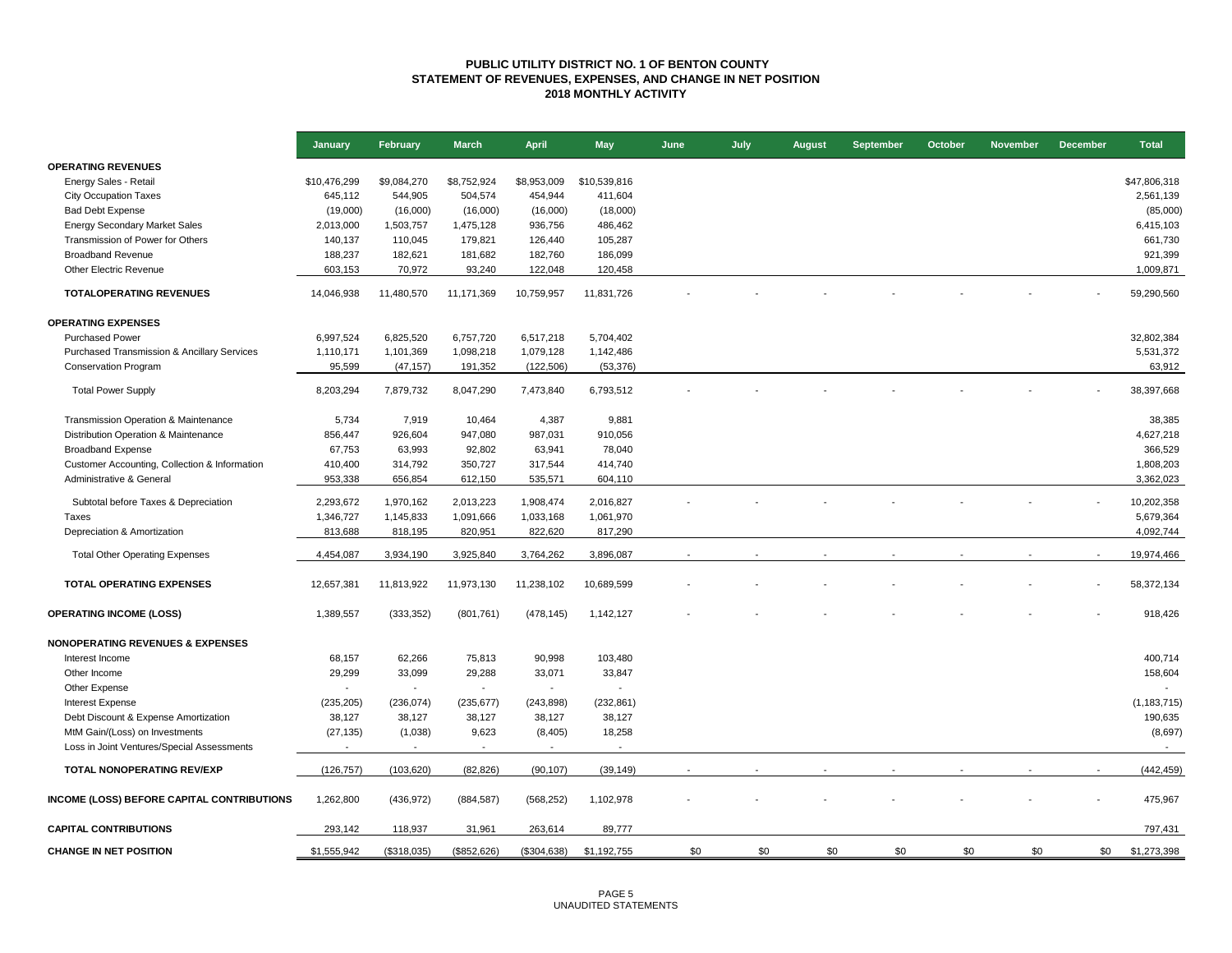# **PUBLIC UTILITY DISTRICT NO. 1 OF BENTON COUNTY COMPARATIVE STATEMENT OF NET POSITION ASSETS AND DEFERRED OUTFLOWS OF RESOURCES**

|                                                           |                 |                 | Increase/(Decrease) |                |  |
|-----------------------------------------------------------|-----------------|-----------------|---------------------|----------------|--|
|                                                           | 5/31/2018       | 5/31/2017       | <b>Amount</b>       | <b>Percent</b> |  |
| <b>ASSETS</b>                                             |                 |                 |                     |                |  |
| <b>CURRENT ASSETS</b>                                     |                 |                 |                     |                |  |
| Cash & Cash Equivalents                                   |                 |                 |                     |                |  |
| Unrestricted Cash & Cash Equivalents                      | 19,581,972      | 7,890,163       | \$11,691,809        |                |  |
| <b>Restricted Construction Account</b>                    |                 |                 |                     |                |  |
| Investments                                               | 10,607,828      | 19,917,630      | (9,309,803)         |                |  |
| Designated Debt Service Reserve Fund                      | 2,612,152       | 3,032,152       | (420,000)           |                |  |
| Designated Power Market Voltly                            | 3,850,000       | 3,300,000       | 550,000             |                |  |
| Designated Special Capital Rsv                            | 15,376,052      | 16,863,084      | (1,487,031)         |                |  |
| <b>Designated Customer Deposits</b>                       | 1,600,000       | 1,400,000       | 200,000             |                |  |
| Accounts Receivable, net                                  | 10,105,798      | 10,378,244      | (272, 446)          |                |  |
| <b>BPA Prepay Receivable</b>                              | 600,000         | 600,000         |                     |                |  |
| Accrued Interest Receivable                               | 99,007          | 101,121         | (2, 114)            |                |  |
| Wholesale Power Receivable                                | 357,025         | 514,882         | (157, 857)          |                |  |
| <b>Accrued Unbilled Revenue</b>                           | 3,200,000       | 3,000,000       | 200,000             |                |  |
| <b>Inventory Materials &amp; Supplies</b>                 | 5,542,352       | 5,717,295       | (174, 943)          |                |  |
| Prepaid Expenses & Option Premiums                        | 473,892         | 316,831         | 157,061             |                |  |
| <b>Total Current Assets</b>                               | 74,006,077      | 73,031,401      | 974,676             | 1%             |  |
| <b>NONCURRENT ASSETS</b>                                  |                 |                 |                     |                |  |
| <b>Restricted Bond Reserve Fund</b>                       | 1,107,865       | 1,107,865       | 0                   |                |  |
| <b>Other Receivables</b>                                  | 96,860          | 97,191          | (331)               |                |  |
| <b>Preliminary Surveys</b>                                | 108,847         | 50,491          | 58,356              |                |  |
| <b>BPA Prepay Receivable</b>                              | 5,600,000       | 6,200,000       | (600,000)           |                |  |
| Deferred Purchased Power Costs                            | 6,294,158       | 7,215,230       | (921, 072)          |                |  |
|                                                           | 13,207,730      | 14,670,777      | (863, 047)          | $-10%$         |  |
| <b>Utility Plant</b>                                      |                 |                 |                     |                |  |
| Land and Intangible Plant                                 | 3,505,098       | 3,501,945       | 3,153               |                |  |
| <b>Electric Plant in Service</b>                          | 311,416,657     | 307,289,724     | 4,126,933           |                |  |
| <b>Construction Work in Progress</b>                      | 4,409,378       | 6,276,340       | (1,866,962)         |                |  |
| <b>Accumulated Depreciation</b>                           | (192, 297, 904) | (192, 466, 531) | 168,627             |                |  |
| <b>Net Utility Plant</b>                                  | 127,033,229     | 124,601,479     | 2,431,750           | 2%             |  |
| <b>Total Noncurrent Assets</b>                            | 140,240,958     | 139,272,255     | 968,703             | 1%             |  |
| <b>Total Assets</b>                                       | 214,247,035     | 212,303,656     | 1,943,379           | 1%             |  |
| DEFERRED OUTFLOWS OF RESOURCES                            |                 |                 |                     |                |  |
| Unamortized Loss on Defeased Debt                         | (23, 849)       | (9, 141)        | (14, 709)           |                |  |
| <b>Pension Deferred Outflow</b>                           | 1,429,022       | 2,019,756       | (590, 734)          |                |  |
| Accumulated Decrease in Fair Value of Hedging Derivatives | 1,008,898       | 809,205         | 199,693             |                |  |
| <b>Total Deferred Outflows of Resources</b>               | 2,414,071       | 2,819,820       | (405, 749)          |                |  |
|                                                           |                 |                 |                     |                |  |
| TOTAL ASSETS & DEFERRED OUTFLOWS OF RESOURCES             | 216,661,106     | 215, 123, 476   | 1,537,630           | 1%             |  |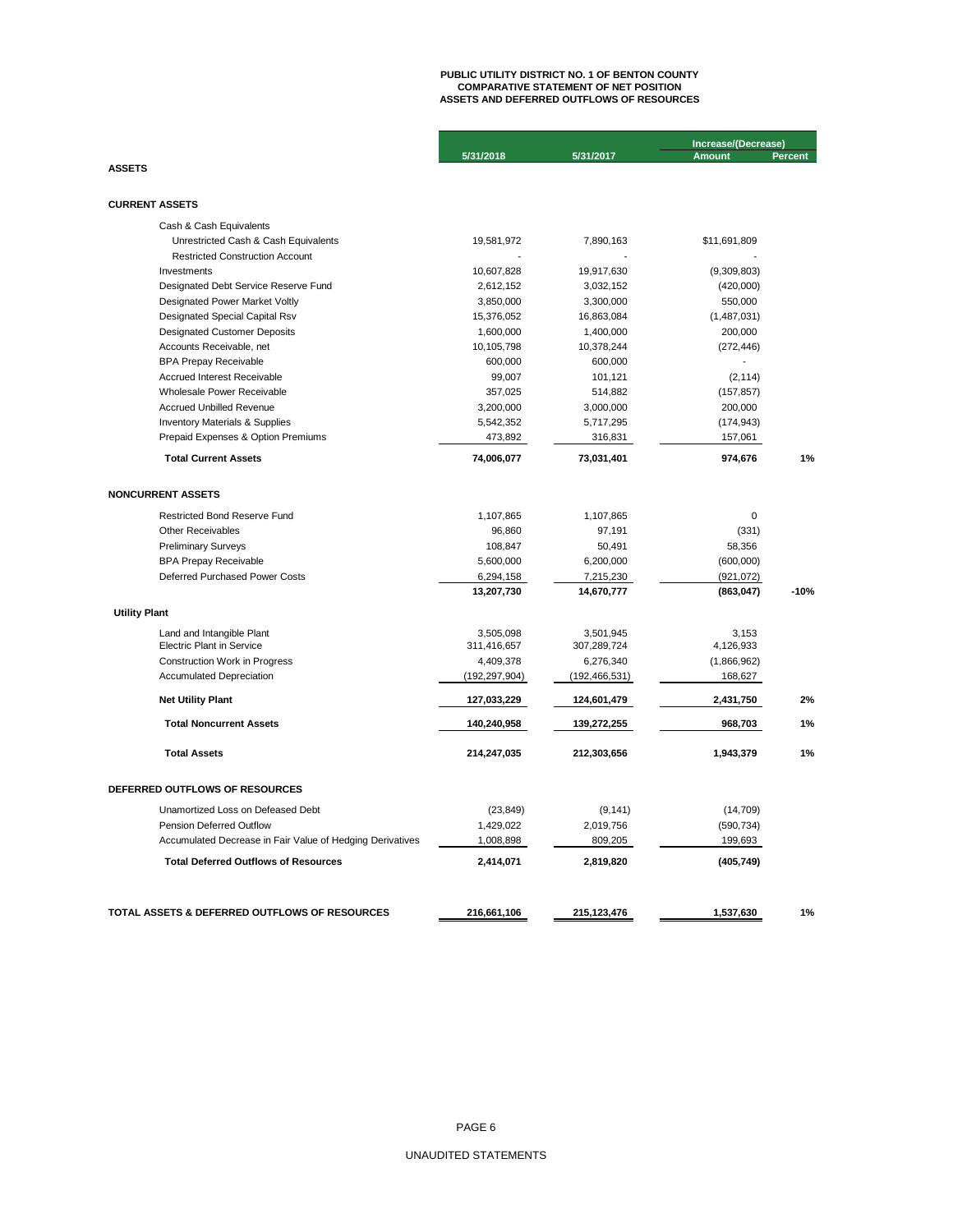# **PUBLIC UTILITY DISTRICT NO. 1 OF BENTON COUNTY COMPARATIVE STATEMENT OF NET POSITION LIABILITIES AND DEFERRED INFLOWS OF RESOURCES**

|                                                                        |                         |                         | Increase/(Decrease)<br>Amount<br>Percent |        |  |
|------------------------------------------------------------------------|-------------------------|-------------------------|------------------------------------------|--------|--|
| <b>LIABILITIES</b>                                                     | 5/31/2018               | 5/31/2017               |                                          |        |  |
|                                                                        |                         |                         |                                          |        |  |
| <b>CURRENT LIABILITIES</b>                                             |                         |                         |                                          |        |  |
| <b>Warrants Outstanding</b>                                            |                         |                         | \$0                                      |        |  |
| <b>Accounts Payable</b>                                                | 7,273,868               | 7,610,521               | (336, 653)                               |        |  |
| <b>Customer Deposits</b>                                               | 1,751,232               | 1,531,580               | 219,653                                  |        |  |
| <b>Accrued Taxes Payable</b>                                           | 1,909,490               | 1,888,413               | 21,078                                   |        |  |
| Other Current & Accrued Liabilities                                    | 2,819,443               | 2,824,210               | (4,767)                                  |        |  |
| Accrued Interest Payable                                               | 245,832                 | 227,181                 | 18,652                                   |        |  |
| Revenue Bonds, Current Portion                                         | 3,570,000               | 3,045,000               | 525,000                                  |        |  |
| <b>Total Current Liabilities</b>                                       | 17,569,866              | 17,126,903              | 442,962                                  | 3%     |  |
| <b>NONCURRENT LIABILITIES</b>                                          |                         |                         |                                          |        |  |
| 2010 Bond Issue                                                        | 17,345,000              | 17,345,000              |                                          |        |  |
| 2011 Bond Issue                                                        | 13,520,000              | 17,090,000              | (3,570,000)                              |        |  |
| 2016 Bond Issue                                                        | 22,470,000              | 22,470,000              |                                          |        |  |
| Unamortized Premium & Discount                                         | 4,140,218               | 4,631,776               | (491, 559)                               |        |  |
| Pension Liability                                                      | 9,884,887               | 13,019,386              | (3, 134, 499)                            |        |  |
| <b>Deferred Revenue</b>                                                | 491,306                 | 1,234,587               | (743, 281)                               |        |  |
| <b>BPA Prepay Incentive Credit</b>                                     | 1,666,343               | 1,827,599               | (161, 256)                               |        |  |
| <b>Other Liabilities</b>                                               | 1,479,578               | 1,240,827               | 238,751                                  |        |  |
| <b>Total Noncurrent Liabilities</b>                                    | 70,997,332              | 78,859,175              | (4, 291, 843)                            | $-10%$ |  |
| <b>Total Liabilities</b>                                               | 88,567,197              | 95,986,079              | (3,848,881)                              | $-8%$  |  |
|                                                                        |                         |                         |                                          |        |  |
| DEFERRED INFLOWS OF RESOURCES                                          |                         |                         |                                          |        |  |
| Pension Deferred Inflow                                                | 1,866,603               | 245,673                 | 1,620,930                                |        |  |
| Accumulated Increase in Fair Value of Hedging Derivatives              | 798,890                 | 1,141,562               | (342, 672)                               |        |  |
| <b>Total Deferred Inflows of Resources</b>                             | 2,665,493               | 1,387,235               | 1,278,258                                | 92%    |  |
| <b>NET POSITION</b>                                                    |                         |                         |                                          |        |  |
|                                                                        |                         |                         |                                          |        |  |
| Net Investment in Capital Assets<br><b>Restricted for Debt Service</b> | 65,964,162              | 60,010,562              | 5,953,600                                |        |  |
| Unrestricted                                                           | 1,107,865<br>58,356,389 | 1,107,865<br>56,631,736 | 1,724,653                                |        |  |
| <b>Total Net Position</b>                                              | 125,428,416             | 117,750,162             | 7,678,253                                | 7%     |  |
|                                                                        |                         |                         |                                          |        |  |
| TOTAL NET POSITION, LIABILITIES AND                                    |                         |                         |                                          |        |  |
| DEFERRED INFLOWS OF RESOURCES                                          | 216,661,106             | 215, 123, 476           | 1,537,630                                | 1%     |  |
| <b>CURRENT RATIO:</b>                                                  | 4.21:1                  | 4.26:1                  |                                          |        |  |
| (Current Assets / Current Liabilities)                                 |                         |                         |                                          |        |  |
| <b>WORKING CAPITAL:</b>                                                | 56,436,211              | \$55,904,497            | \$531,714                                | 1%     |  |
| (Current Assets less Current Liabilities)                              |                         |                         |                                          |        |  |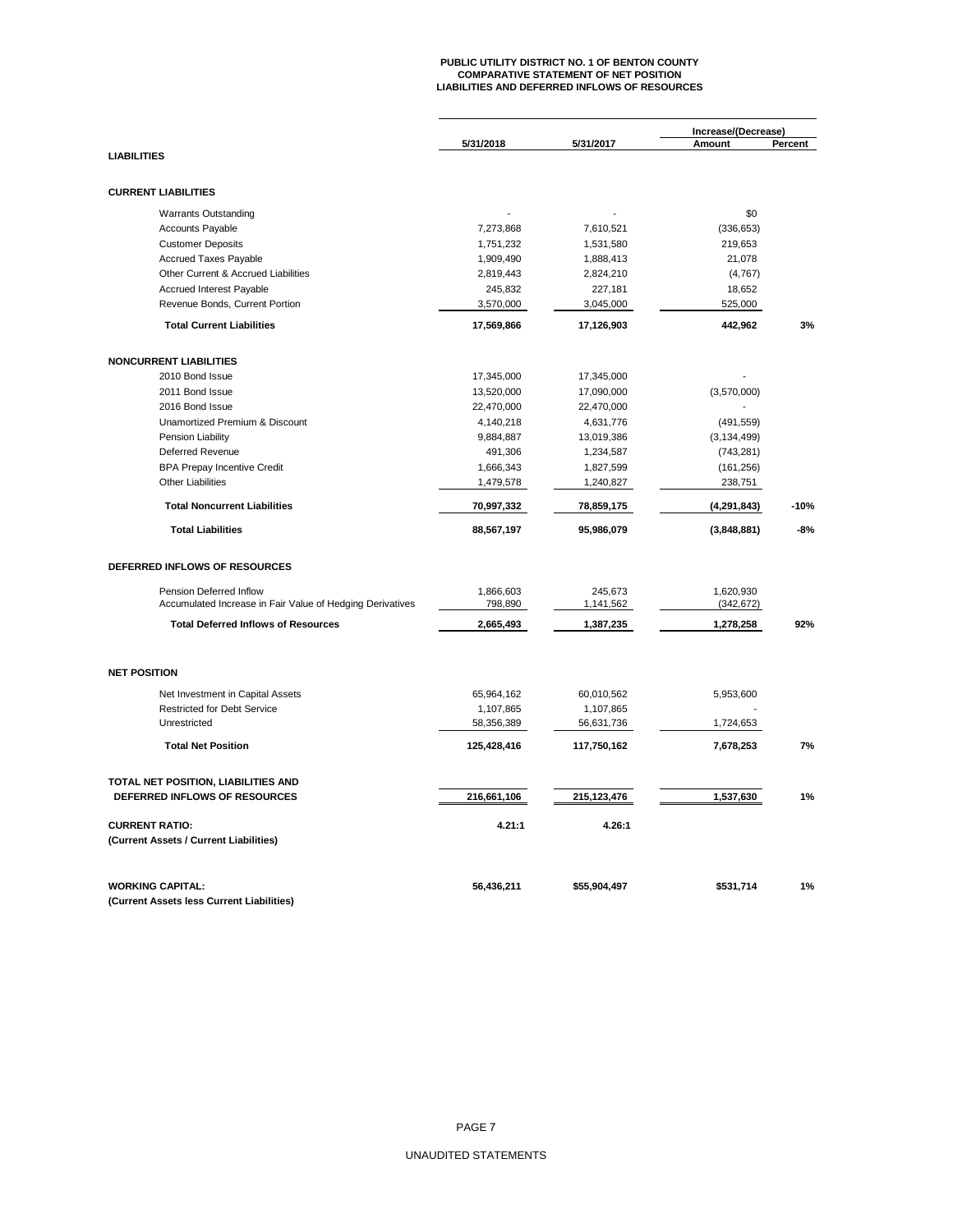#### **PUBLIC UTILITY DISTRICT NO. 1 OF BENTON COUNTY ENERGY STATISTICAL DATA CURRENT MONTH**

|                                                                 | 5/31/2018                 |                         |                          | 5/31/2017                |                          |
|-----------------------------------------------------------------|---------------------------|-------------------------|--------------------------|--------------------------|--------------------------|
|                                                                 | <b>ACTUAL</b>             | <b>BUDGET</b>           | <b>PCT</b><br><b>VAR</b> |                          | <b>PCT</b><br><b>VAR</b> |
| <b>ENERGY SALES RETAIL - REVENUE</b>                            |                           |                         |                          | <b>ACTUAL</b>            |                          |
| Residential                                                     | 3,731,653                 | \$3.686.061             | 1%                       | 3,577,809                | 4%                       |
| <b>Small General Service</b>                                    | 699,675                   | 687,112                 | 2%                       | 652,755                  | 7%                       |
| <b>Medium General Service</b>                                   | 962,829                   | 903,468                 | 7%                       | 920.753                  | 5%                       |
| Large General Service                                           | 1,163,513                 | 1,003,600               | 16%                      | 1,073,991                | 8%                       |
| Large Industrial                                                | 233,241                   | 273,718                 | $-15%$                   | 331,112                  | $-30%$                   |
| Small Irrigation                                                | 143,093                   | 147,401                 | $-3%$                    | 114,258                  | 25%                      |
| Large Irrigation                                                | 3,449,081                 | 3,389,273               | 2%                       | 2,918,194                | 18%                      |
| <b>Street Lights</b>                                            | 17,795                    | 17,809                  | 0%                       | 17,482                   | 2%                       |
| <b>Security Lights</b><br><b>Unmetered Accounts</b>             | 22,328<br>16,608          | 24,253<br>17,194        | $-8%$<br>$-3%$           | 21,607<br>16,182         | 3%<br>3%                 |
| <b>Billed Revenues Before Taxes &amp; Unbilled Revenue</b>      | \$10,439,816              | \$10,149,890            | 3%                       | \$9,644,143              | 8%                       |
| <b>Unbilled Revenue</b>                                         | 100,000                   | 100,000                 | 0%                       |                          | n/a                      |
| <b>Energy Sales Retail Subtotal</b>                             | \$10,539,816              | \$10,249,890            | 3%                       | \$9,644,143              | 9%                       |
| <b>City Occupation Taxes</b>                                    | 411,604                   | 405,703                 | 1%                       | 387,749                  | 6%                       |
| Bad Debt Expense (0.16% of retail sales)                        | (18,000)                  | (19,039)                | $-5%$                    | (17,000)                 | 6%                       |
| <b>TOTAL SALES - REVENUE</b>                                    | \$10,933,420              | \$10,636,554            | 3%                       | \$10,014,892             | 9%                       |
|                                                                 |                           |                         |                          |                          |                          |
| <b>ENERGY SALES RETAIL - kWh</b>                                |                           |                         |                          |                          |                          |
| Residential                                                     | 41,172,298                | 40,417,508              | 2%                       | 40,454,502               | 2%                       |
| <b>Small General Service</b>                                    | 9,403,579                 | 9,148,225               | 3%                       | 8,910,557                | 6%                       |
| <b>Medium General Service</b>                                   | 14,453,218                | 13,948,133              | 4%                       | 14, 157, 015             | 2%                       |
| Large General Service                                           | 19,678,682                | 16,990,308              | 16%                      | 18,241,931               | 8%                       |
| Large Industrial                                                | 4,157,840                 | 5,098,494               | $-18%$                   | 4,342,280                | $-4%$                    |
| Small Irrigation                                                | 2,185,730                 | 2,218,473               | $-1%$                    | 1,701,606                | 28%                      |
| Large Irrigation                                                | 64,616,180                | 64,350,904              | 0%                       | 54,086,389               | 19%                      |
| <b>Street Lights</b>                                            | 211,310                   | 212,240                 | 0%                       | 211,253                  | 0%                       |
| <b>Security Lights</b>                                          | 85,656                    | 104,779                 | $-18%$                   | 91,424                   | $-6%$                    |
| <b>Unmetered Accounts</b>                                       | 245,684                   | 254,500                 | $-3%$                    | 253,715                  | $-3%$                    |
| <b>TOTAL kWh BILLED</b>                                         | 156,210,177               | 152,743,565             | 2%                       | 142,450,672              | 10%                      |
| <b>NET POWER COST</b>                                           |                           |                         |                          |                          |                          |
| <b>BPA Power Costs</b>                                          |                           |                         |                          |                          |                          |
| Slice                                                           | \$2,905,797               | \$2,922,186             | $-1%$                    | 2,825,681                | 3%                       |
| <b>Block</b>                                                    | 1,545,232                 | 1,529,397               | 1%                       | 1,368,458                | 13%                      |
| Subtotal                                                        | 4,451,029                 | 4,451,583               | 0%                       | 4,194,139                | 6%                       |
| <b>Other Power Purchases</b>                                    | 610,211                   | 642,969                 | $-5%$                    | 692,314                  | $-12%$                   |
| Frederickson                                                    | 643,162                   | 628,240                 | 2%                       | 642,272                  | 0%                       |
| Transmission                                                    | 947,912                   | 924,367                 | 3%                       | 775,563                  | 22%                      |
| Ancillary                                                       | 194,574                   | 180,922                 | 8%                       | 322,832                  | $-40%$                   |
| <b>Conservation Program</b>                                     | (53, 376)                 | (81,665)                | $-35%$                   | (14, 192)                | >200%                    |
| <b>Gross Power Costs</b>                                        | 6,793,512                 | 6,746,415               | 1%                       | 6,612,928                | 3%                       |
| Less Secondary Market Sales-Energy                              | (486, 462)                | (510, 765)              | $-5%$                    | (654, 533)               | $-26%$                   |
| Less Secondary Market Sales-Gas                                 |                           |                         | n/a                      |                          | n/a                      |
| Less Transmission of Power for Others<br><b>NET POWER COSTS</b> | (105, 287)<br>\$6,201,763 | (75,000)<br>\$6.160.650 | 40%                      | (84, 224)<br>\$5.874.171 | 25%<br>6%                |
|                                                                 |                           |                         | 1%                       |                          |                          |
| <b>NET POWER - kWh</b>                                          |                           |                         |                          |                          |                          |
| <b>BPA Power</b>                                                |                           |                         |                          |                          |                          |
| Slice                                                           | 126,499,000               | 101,000,000             | 25%                      | 117,192,000              | 8%                       |
| <b>Block</b>                                                    | 78,568,000                | 78,568,143              | 0%                       | 80,474,000               | -2%                      |
| Subtotal                                                        | 205,067,000               | 179,568,143             | 14%                      | 197,666,000              | 4%                       |
| <b>Other Power Purchases</b>                                    | 24,670,000                | 25, 163, 736            | $-2%$                    | 25,283,000               | $-2%$                    |
| Frederickson                                                    |                           |                         | n/a                      |                          | n/a                      |
| Gross Power kWh                                                 | 229,737,000               | 204,731,879             | 12%                      | 222,949,000              | 3%                       |
| Less Secondary Market Sales                                     | (56, 437, 000)            | (38, 622, 344)          | 46%                      | (62, 381, 000)           | -10%                     |
| Less Transmission Losses/Imbalance                              | (4,246,000)               | (2,468,785)             | 72%                      | (4,962,000)              | $-14%$                   |
| <b>NET POWER - kWh</b>                                          | 169,054,000               | 163,640,750             | 3%                       | 155,606,000              | 9%                       |
|                                                                 |                           |                         |                          |                          |                          |
| <b>COST PER MWh: (dollars)</b>                                  |                           |                         |                          |                          |                          |
| Gross Power Cost (average)                                      | \$29.57                   | \$32.95                 | $-10%$                   | \$29.66                  | 0%                       |
| Net Power Cost                                                  | \$36.69                   | \$37.65                 | $-3%$                    | \$37.75                  | -3%                      |
| <b>BPA Power Cost</b><br><b>Secondary Market Sales</b>          | \$21.71<br>\$8.62         | \$24.79<br>\$13.22      | $-12%$<br>$-35%$         | \$21.22<br>\$10.49       | 2%<br>-18%               |
|                                                                 |                           |                         |                          |                          |                          |
| <b>ACTIVE SERVICE LOCATIONS:*</b>                               |                           |                         |                          |                          |                          |
| Residential                                                     | 44,419                    |                         |                          | 43,780                   | 1%                       |
| <b>Small General Service</b>                                    | 4,971                     |                         |                          | 4,963                    | 0%                       |
| <b>Medium General Service</b>                                   | 799                       |                         |                          | 781                      | 2%                       |
| Large General Service                                           | 162                       |                         |                          | 160                      | 1%                       |
| Large Industrial                                                | 5                         |                         |                          | 5                        | 0%                       |
| Small Irrigation                                                | 553                       |                         |                          | 558                      | -1%                      |
| Large Irrigation                                                | 437                       |                         |                          | 433                      | 1%                       |
| <b>Street Lights</b>                                            | 9                         |                         |                          | 9                        | 0%                       |
| <b>Security Lights</b>                                          | 1,886                     |                         |                          | 1,944                    | $-3%$                    |
| <b>Unmetered Accounts</b><br><b>TOTAL</b>                       | 369<br>53,610             |                         |                          | 378<br>53,011            | -2%<br>1%                |
|                                                                 |                           |                         |                          |                          |                          |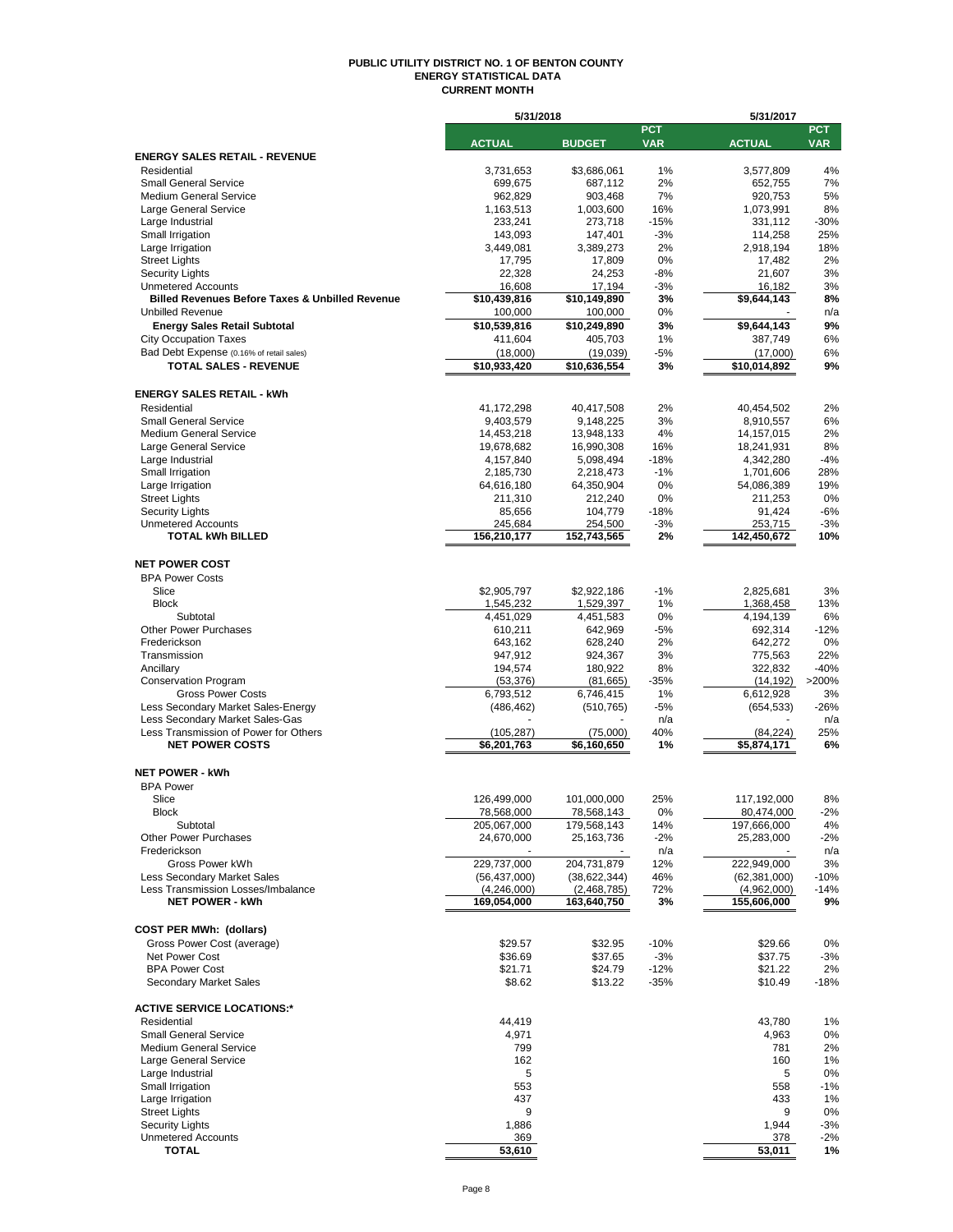#### **PUBLIC UTILITY DISTRICT NO. 1 OF BENTON COUNTY ENERGY STATISTICAL DATA YEAR TO DATE**

|                                                               | 5/31/2018                   |                      |                 | 5/31/2017                   |                 |  |
|---------------------------------------------------------------|-----------------------------|----------------------|-----------------|-----------------------------|-----------------|--|
|                                                               | <b>ACTUAL</b>               |                      | <b>PCT</b>      |                             | <b>PCT</b>      |  |
|                                                               |                             | <b>BUDGET</b>        | <b>VAR</b>      | <b>ACTUAL</b>               | <b>VAR</b>      |  |
| <b>ENERGY SALES RETAIL - REVENUE</b><br>Residential           | 26,713,602                  | \$26,691,907         | 0%              | 30,247,057                  | $-12%$          |  |
| <b>Small General Service</b>                                  | 3,749,683                   | 3,694,132            | 2%              | 3,940,447                   | $-5%$           |  |
| <b>Medium General Service</b>                                 | 5,152,859                   | 5,078,311            | 1%              | 5,286,461                   | $-3%$           |  |
| Large General Service                                         | 5,866,577                   | 5,255,920            | 12%             | 5,663,533                   | 4%              |  |
| Large Industrial                                              | 1,380,263                   | 1,408,876            | $-2%$           | 1,471,893                   | $-6%$           |  |
| Small Irrigation                                              | 245,461                     | 306,058              | $-20%$          | 182,222                     | 35%             |  |
| Large Irrigation                                              | 6,014,038                   | 6,695,266            | $-10%$          | 4,209,015                   | 43%             |  |
| <b>Street Lights</b>                                          | 88,975                      | 89,044               | 0%              | 87,407                      | 2%              |  |
| <b>Security Lights</b><br><b>Unmetered Accounts</b>           | 111,927<br>82,934           | 121,266<br>85,920    | $-8%$<br>$-3%$  | 111,425<br>80,910           | 0%<br>3%        |  |
| <b>Billed Revenues Before Taxes &amp; Unbilled Revenue</b>    | \$49,406,319                | 49,426,700           | 0%              | \$51,280,370                | $-4%$           |  |
| <b>Unbilled Revenue</b>                                       | (1,600,000)                 | (1,600,000)          | 0%              | (2,400,000)                 | $-33%$          |  |
| <b>Energy Sales Retail Subtotal</b>                           | \$47,806,319                | 47,826,700           | 0%              | \$48,880,370                | $-2%$           |  |
| <b>City Occupation Taxes</b>                                  | 2,561,138                   | 2,531,163            | 1%              | 2,770,366                   | $-8%$           |  |
| Bad Debt Expense (0.16% of retail sales)                      | (85,000)                    | (95,009)             | $-11%$          | (90,000)                    | $-6%$           |  |
| <b>TOTAL SALES - REVENUE</b>                                  | \$50,282,457                | 50,262,854           | 0%              | \$51,560,736                | $-2%$           |  |
|                                                               |                             |                      |                 |                             |                 |  |
| <b>ENERGY SALES RETAIL - kWh</b>                              |                             |                      |                 |                             |                 |  |
| Residential                                                   | 317,849,333                 | 316,503,313          | 0%              | 375,544,729                 | $-15%$          |  |
| <b>Small General Service</b>                                  | 50,888,797                  | 49,865,210           | 2%              | 54,968,158                  | $-7%$           |  |
| <b>Medium General Service</b>                                 | 72,025,837                  | 72,632,888           | $-1%$           | 75,771,365                  | $-5%$           |  |
| Large General Service                                         | 92,440,026                  | 83,227,912           | 11%             | 90,367,754                  | 2%              |  |
| Large Industrial                                              | 26,203,400                  | 26,818,741           | $-2%$           | 26,694,070                  | $-2%$           |  |
| Small Irrigation                                              | 3,259,712                   | 4,207,987            | $-23%$          | 2,414,095                   | 35%             |  |
| Large Irrigation                                              | 99,037,000                  | 118,145,236          | $-16%$          | 73,888,822                  | 34%             |  |
| <b>Street Lights</b>                                          | 1,056,346                   | 1,084,219            | $-3%$           | 1,056,361                   | 0%              |  |
| <b>Security Lights</b><br><b>Unmetered Accounts</b>           | 441,329<br>1,253,975        | 540,582<br>1,271,760 | $-18%$<br>$-1%$ | 476,502<br>1,268,975        | $-7%$<br>$-1%$  |  |
| <b>TOTAL kWh BILLED</b>                                       | 664,455,755                 | 674,297,847          | $-1%$           | 702,450,831                 | $-5%$           |  |
|                                                               |                             |                      |                 |                             |                 |  |
| <b>NET POWER COST</b>                                         |                             |                      |                 |                             |                 |  |
| <b>BPA Power Costs</b>                                        |                             |                      |                 |                             |                 |  |
| Slice                                                         | \$14,528,985                | \$14,610,929         | $-1%$           | \$14,128,405                | 3%              |  |
| <b>Block</b>                                                  | 11,284,013                  | 11,205,221           | 1%              | 10,779,940                  | 5%              |  |
| Subtotal                                                      | \$25,812,998                | \$25,816,150         | 0%              | \$24,908,345                | 4%              |  |
| <b>Other Power Purchases</b>                                  | 3,369,145                   | 3,726,418            | $-10%$          | 3,744,173                   | $-10%$          |  |
| Frederickson                                                  | 3,620,243                   | 3,129,244            | 16%             | 4,627,853                   | $-22%$          |  |
| Transmission                                                  | 4,574,865                   | 4,517,710            | 1%              | 3,848,039                   | 19%             |  |
| Ancillary                                                     | 956,506                     | 943,924              | 1%              | 1,591,937                   | $-40%$          |  |
| <b>Conservation Program</b><br><b>Gross Power Costs</b>       | 63,912                      | 418,419              | $-85%$<br>0%    | 157,247                     | $-59%$<br>$-1%$ |  |
| Less Secondary Market Sales-Energy                            | \$38,397,669                | \$38,551,865         | 30%             | \$38,877,594                | 11%             |  |
| Less Secondary Market Sales-Gas                               | (6,374,493)<br>(40, 610)    | (4,903,941)          | n/a             | (5,748,077)<br>(534, 481)   | $-92%$          |  |
| Less Transmission of Power for Others                         | (661, 730)                  | (375,000)            | 76%             | (568, 818)                  | 16%             |  |
| <b>NET POWER COSTS</b>                                        | \$31,320,836                | \$33,272,924         | -6%             | \$32,026,218                | $-2%$           |  |
|                                                               |                             |                      |                 |                             |                 |  |
| <b>NET POWER - kWh</b>                                        |                             |                      |                 |                             |                 |  |
| <b>BPA Power</b>                                              |                             |                      |                 |                             |                 |  |
| Slice                                                         | 574,754,000                 | 458,535,359          | 25%             | 570,860,000                 | 1%              |  |
| <b>Block</b>                                                  | 336,592,000                 | 336,593,067          | 0%              | 345,271,000                 | $-3%$           |  |
| Subtotal                                                      | 911,346,000                 | 795,128,426          | 15%             | 916.131.000                 | $-1%$           |  |
| Other Power Purchases                                         | 92,983,000                  | 120,006,692          | $-23%$          | 81,671,000                  | 14%             |  |
| Frederickson<br>Gross Power kWh                               | 14,400,000<br>1,018,729,000 | 915, 135, 118        | n/a<br>11%      | 32,400,000<br>1,030,202,000 | -56%<br>$-1%$   |  |
| Less Secondary Market Sales                                   | (341, 398, 000)             | (232, 793, 325)      | 47%             | (315, 232, 000)             | 8%              |  |
| Less Transmission Losses/Imbalance                            | (14, 776, 000)              | (12, 159, 601)       | 22%             | (14, 897, 000)              | $-1%$           |  |
| <b>NET POWER - kWh</b>                                        | 662,555,000                 | 670,182,192          | $-1%$           | 700,073,000                 | -5%             |  |
|                                                               |                             |                      |                 |                             |                 |  |
| <b>COST PER MWh: (dollars)</b>                                |                             |                      |                 |                             |                 |  |
| Gross Power Cost (average)                                    | \$37.69                     | \$42.13              | $-11%$          | \$37.74                     | 0%              |  |
| Net Power Cost                                                | \$47.27                     | \$49.65              | $-5%$           | \$45.75                     | 3%              |  |
| <b>BPA Power Cost</b>                                         | \$28.32                     | \$32.47              | $-13%$          | \$27.19                     | 4%              |  |
| <b>Secondary Market Sales</b>                                 | \$18.67                     | \$20.43              | $-9%$           | \$18.23                     | 2%              |  |
|                                                               |                             |                      |                 |                             |                 |  |
| <b>AVERAGE ACTIVE SERVICE LOCATIONS:*</b>                     |                             |                      |                 |                             |                 |  |
| Residential                                                   | 44,311                      |                      |                 | 43.696                      | 1%              |  |
| <b>Small General Service</b><br><b>Medium General Service</b> | 4,949<br>794                |                      |                 | 4,957<br>779                | 0%<br>2%        |  |
| Large General Service                                         | 161                         |                      |                 | 160                         | 1%              |  |
| Large Industrial                                              | 5                           |                      |                 | 5                           | 0%              |  |
| Small Irrigation                                              | 543                         |                      |                 | 556                         | $-2%$           |  |
| Large Irrigation                                              | 435                         |                      |                 | 348                         | 25%             |  |
| <b>Street Lights</b>                                          | 9                           |                      |                 | 9                           | 0%              |  |
| <b>Security Lights</b>                                        | 1,908                       |                      |                 | 1,759                       | 9%              |  |
| <b>Unmetered Accounts</b>                                     | 376                         |                      |                 | 373                         | 1%              |  |
| <b>TOTAL</b>                                                  | 53,493                      |                      |                 | 52,641                      | 2%              |  |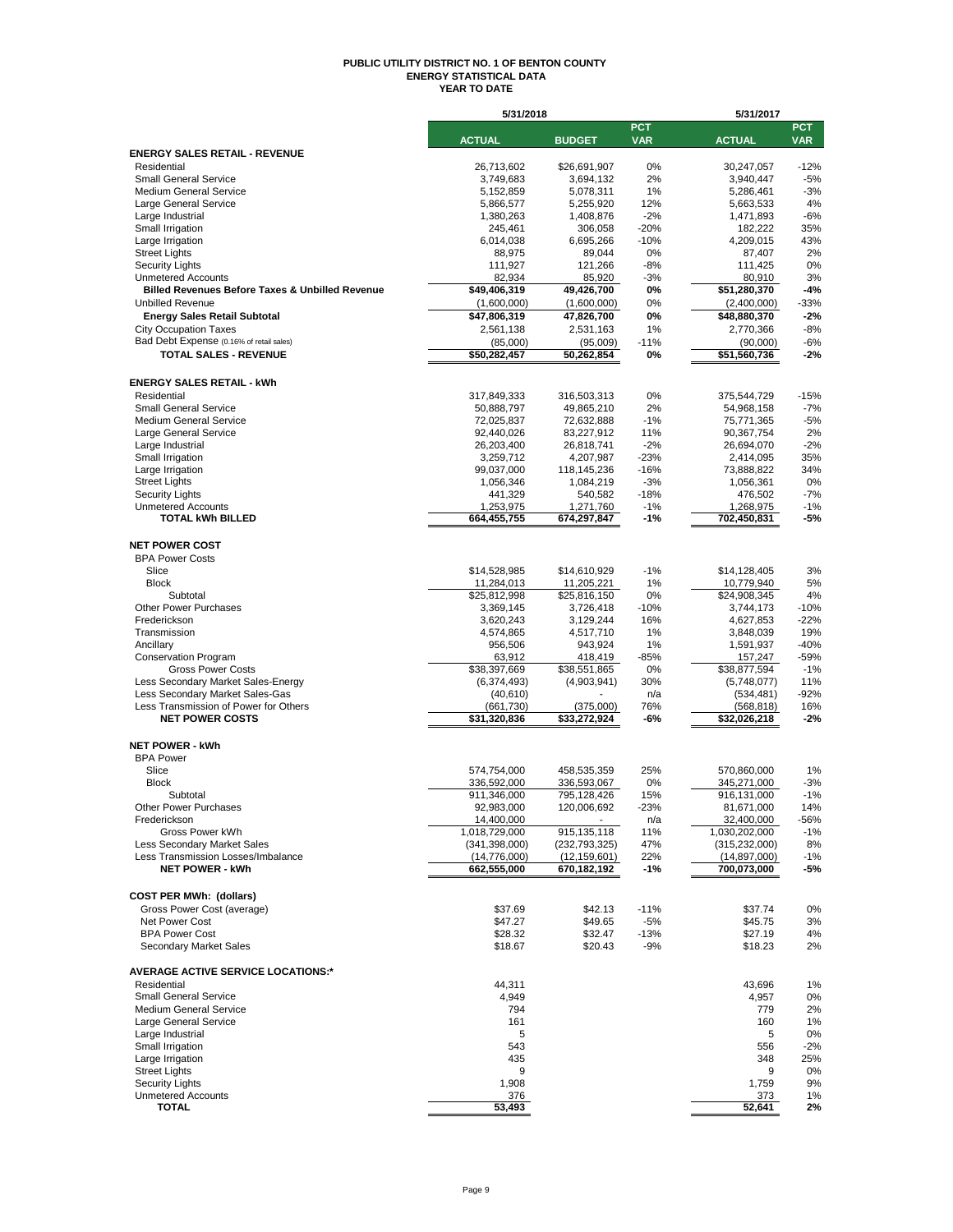#### **PUBLIC UTILITY DISTRICT NO. 1 OF BENTON COUNTY KWH SALES MONTHLY ACTIVITY**

|                               | January                  | February                 | March                    | April                    | May                      | June                     | July                     | August                   | September                | October                  | November                 | December                 | Total                      |
|-------------------------------|--------------------------|--------------------------|--------------------------|--------------------------|--------------------------|--------------------------|--------------------------|--------------------------|--------------------------|--------------------------|--------------------------|--------------------------|----------------------------|
|                               |                          |                          |                          |                          |                          |                          |                          |                          |                          |                          |                          |                          |                            |
| Residential                   |                          |                          |                          |                          |                          |                          |                          |                          |                          |                          |                          |                          |                            |
| 2014<br>2015                  | 90,995,045<br>81,753,251 | 86,856,866<br>70,842,807 | 61,276,449<br>51,195,817 | 46,126,349<br>43,964,172 | 38,751,097<br>38,845,198 | 43,347,010<br>48,995,659 | 51,878,664<br>62,750,008 | 62,101,272<br>58,699,674 | 49,381,509<br>48,136,350 | 38,520,801<br>37,850,154 | 51,127,327<br>46,905,821 | 76,441,442<br>75,565,855 | 696,803,831<br>665,504,766 |
| 2016                          | 89,934,474               | 72,255,049               | 53,460,881               | 45,886,799               | 38,721,341               | 44,464,304               | 49,566,548               | 57,564,364               | 49,472,576               | 38,810,551               | 46,586,644               | 75,018,157               | 661,741,688                |
| 2017                          | 114,089,923              | 97,473,618               | 72,629,078               | 50,897,608               | 40,454,502               | 45,014,248               | 55,425,631               | 62,752,408               | 53,038,585               | 40,359,813               | 54,793,496               | 72,704,997               | 759,633,907                |
| 2018                          | 90,521,667               | 69,963,306               | 64,197,600               | 51,994,462               | 41,172,298               |                          |                          |                          |                          |                          |                          |                          | 317,849,333                |
| <b>Small General Service</b>  |                          |                          |                          |                          |                          |                          |                          |                          |                          |                          |                          |                          |                            |
| 2014                          | 12,002,884               | 11,773,687               | 9,247,968                | 8,838,271                | 8,960,528                | 10,069,805               | 10,898,332               | 12,390,218               | 11,106,946               | 9,214,420                | 9,056,203                | 10,725,578               | 124,284,840                |
| 2015                          | 11,273,647               | 10,444,066               | 8,399,963                | 8,630,563                | 9,005,788                | 10,616,996               | 12,060,700               | 11,955,370               | 10,809,845               | 9,065,197                | 8,719,747                | 10,515,898               | 121,497,780                |
| 2016                          | 11,865,345               | 10,615,824               | 8,804,253                | 9,093,517                | 9,217,514                | 10,063,717               | 10,760,436               | 11,863,201               | 10,839,759               | 9,285,276                | 8,652,183                | 10,807,220               | 121,868,245                |
| 2017                          | 13,896,042               | 12,326,759               | 11,375,219               | 8,459,581                | 8,910,557                | 10,148,595               | 11,421,880               | 12,037,978               | 11,357,363               | 9,027,734                | 9,272,759                | 10,819,539               | 129,054,006                |
| 2018                          | 12,129,652               | 10,600,544               | 9,492,590                | 9,262,432                | 9,403,579                |                          |                          |                          |                          |                          |                          |                          | 50,888,797                 |
| <b>Medium General Service</b> |                          |                          |                          |                          |                          |                          |                          |                          |                          |                          |                          |                          |                            |
| 2014                          | 16,255,765               | 16,174,267               | 13,320,761               | 13,438,288               | 13,403,247               | 14,808,800               | 15,526,971               | 17,145,841               | 15,985,439               | 15,533,136               | 14,950,232               | 15,501,055               | 182,043,802                |
| 2015                          | 15,719,991               | 15,058,182               | 13,124,396               | 13,611,242               | 14,078,883               | 15,970,931               | 16,957,563               | 16,576,440               | 15,990,572               | 15,576,154               | 14,732,964               | 15,213,004               | 182,610,322                |
| 2016                          | 16,032,684               | 15,129,401               | 12,982,308               | 13,939,681               | 13,879,726               | 14,686,797               | 15,578,700               | 16,516,307               | 16,093,629               | 15,538,491               | 14,711,127               | 15,377,852               | 180,466,703                |
| 2017                          | 17,170,328               | 15,406,899               | 15,083,130               | 13,953,993               | 14,157,015               | 15,250,364               | 15,663,861               | 17,906,763               | 16,509,954               | 14,751,484               | 15,037,120               | 15,264,344               | 186, 155, 255              |
| 2018                          | 16,103,016               | 14,412,773               | 13,220,177               | 13,836,653               | 14,453,218               |                          |                          |                          |                          |                          |                          |                          | 72,025,837                 |
| <b>Large General Service</b>  |                          |                          |                          |                          |                          |                          |                          |                          |                          |                          |                          |                          |                            |
| 2014                          | 18,043,140               | 18,004,500               | 16,529,440               | 16,641,080               | 17,175,060               | 18,408,820               | 19,689,940               | 21,264,420               | 21,006,340               | 21,502,220               | 19,841,340               | 18,573,000               | 226,679,300                |
| 2015                          | 17,888,911               | 17,212,717               | 16,213,065               | 17,278,183               | 17,939,803               | 19,595,384               | 20,935,183               | 20,741,663               | 21,305,140               | 20,558,020               | 18,687,460               | 17,819,400               | 226,174,929                |
| 2016                          | 18,188,600               | 17,545,840               | 16,492,120               | 17,360,382               | 17,583,712               | 18,140,663               | 18,545,919               | 20,497,271               | 19,923,658               | 21,179,801               | 19,314,538               | 18,495,415               | 223,267,919                |
| 2017                          | 18,624,018               | 17,299,889               | 18,510,883               | 17,691,033               | 18,241,931               | 18,951,191               | 20,511,714               | 21,497,993               | 20,970,960               | 20,501,084               | 19,370,204               | 18,503,509               | 230,674,409                |
| 2018                          | 19,110,860               | 18,344,671               | 17,025,842               | 18,279,971               | 19,678,682               |                          |                          |                          |                          |                          |                          |                          | 92,440,026                 |
| Large Industrial              |                          |                          |                          |                          |                          |                          |                          |                          |                          |                          |                          |                          |                            |
| 2014                          | 6,203,055                | 5,695,020                | 6,141,110                | 5,917,690                | 6,227,320                | 6,005,800                | 6,111,425                | 6,258,875                | 5,080,145                | 6,181,005                | 6,125,825                | 5,922,215                | 71,869,485                 |
| 2015                          | 5,597,495                | 5,394,485                | 5,337,365                | 5,784,330                | 5,632,340                | 5,678,570                | 4,981,620                | 6,171,695                | 5,623,820                | 5,598,540                | 5,408,760                | 5,732,865                | 66,941,885                 |
| 2016                          | 5,743,306                | 5,306,745                | 5,715,980                | 5,547,175                | 4,192,375                | 5,666,470                | 5,704,840                | 5,908,980                | 4,427,850                | 5,998,320                | 5,625,690                | 4,774,520                | 64,612,251                 |
| 2017                          | 5,118,880                | 5,319,830                | 5,953,160                | 5,959,920                | 4,342,280                | 5,566,080                | 5,565,400                | 6,072,640                | 5,753,440                | 5,962,760                | 5,314,800                | 6,154,920                | 67,084,110                 |
| 2018                          | 5,995,840                | 5,158,240                | 5,695,840                | 5,195,640                | 4,157,840                |                          |                          |                          |                          |                          |                          |                          | 26,203,400                 |
| <b>Small Irrigation</b>       |                          |                          |                          |                          |                          |                          |                          |                          |                          |                          |                          |                          |                            |
| 2014                          |                          |                          | 566,022                  | 1,370,794                | 2,487,573                | 2,926,545                | 3,475,842                | 2,988,591                | 2,248,398                | 1,145,157                | (52)                     |                          | 17,208,870                 |
| 2015                          | $\overline{a}$           | 9                        | 648,290                  | 1,481,286                | 2,159,616                | 2,668,782                | 3,213,086                | 3,002,663                | 2,075,784                | 1,172,302                | 2,846                    |                          | 16,424,664                 |
| 2016                          | 20                       | 181                      | 469,477                  | 1,607,439                | 2,203,347                | 2,637,887                | 2,835,670                | 2,948,608                | 2,005,457                | 889,198                  |                          | $\overline{4}$           | 15,597,288                 |
| 2017                          | (4)                      |                          | 277,710                  | 434,783                  | 1,701,606                | 2,505,109                | 3,147,673                | 2,781,753                | 1,809,769                | 928,403                  | 123,750                  | 43,802                   | 13,754,354                 |
| 2018                          | 50,526                   | 32,983                   | 143,892                  | 846,581                  | 2,185,730                |                          |                          |                          |                          |                          |                          |                          | 3,259,712                  |
| Large Irrigation              |                          |                          |                          |                          |                          |                          |                          |                          |                          |                          |                          |                          |                            |
| 2014                          | 247,328                  | 266,769                  | 11,959,400               | 40,053,677               | 68,929,139               | 94,789,557               | 102,773,871              | 67,085,339               | 38,117,908               | 27,773,132               | 3,179,515                | 258,931                  | 455,434,566                |
| 2015                          | 214,532                  | 210,554                  | 14,636,633               | 39,362,242               | 61,259,905               | 103,842,869              | 98,850,190               | 67,471,445               | 37,832,472               | 24,467,386               | 3,414,781                | 214,109                  | 451,777,118                |
| 2016                          | 221,312                  | 379,179                  | 9,247,984                | 45,291,455               | 66,290,382               | 88,901,499               | 88,434,390               | 70,085,659               | 33,735,656               | 14,740,237               | 2,022,639                | 238,007                  | 419,588,399                |
| 2017                          | 200,892                  | 229,629                  | 1,485,633                | 17,886,279               | 54,086,389               | 93,753,828               | 103,188,520              | 70,975,001               | 29,243,746               | 18,136,316               | 2,582,791                | 281,800                  | 392,050,824                |
| 2018                          | 233,165                  | 494,143                  | 10,909,657               | 22,783,855               | 64,616,180               |                          |                          |                          |                          |                          |                          |                          | 99,037,000                 |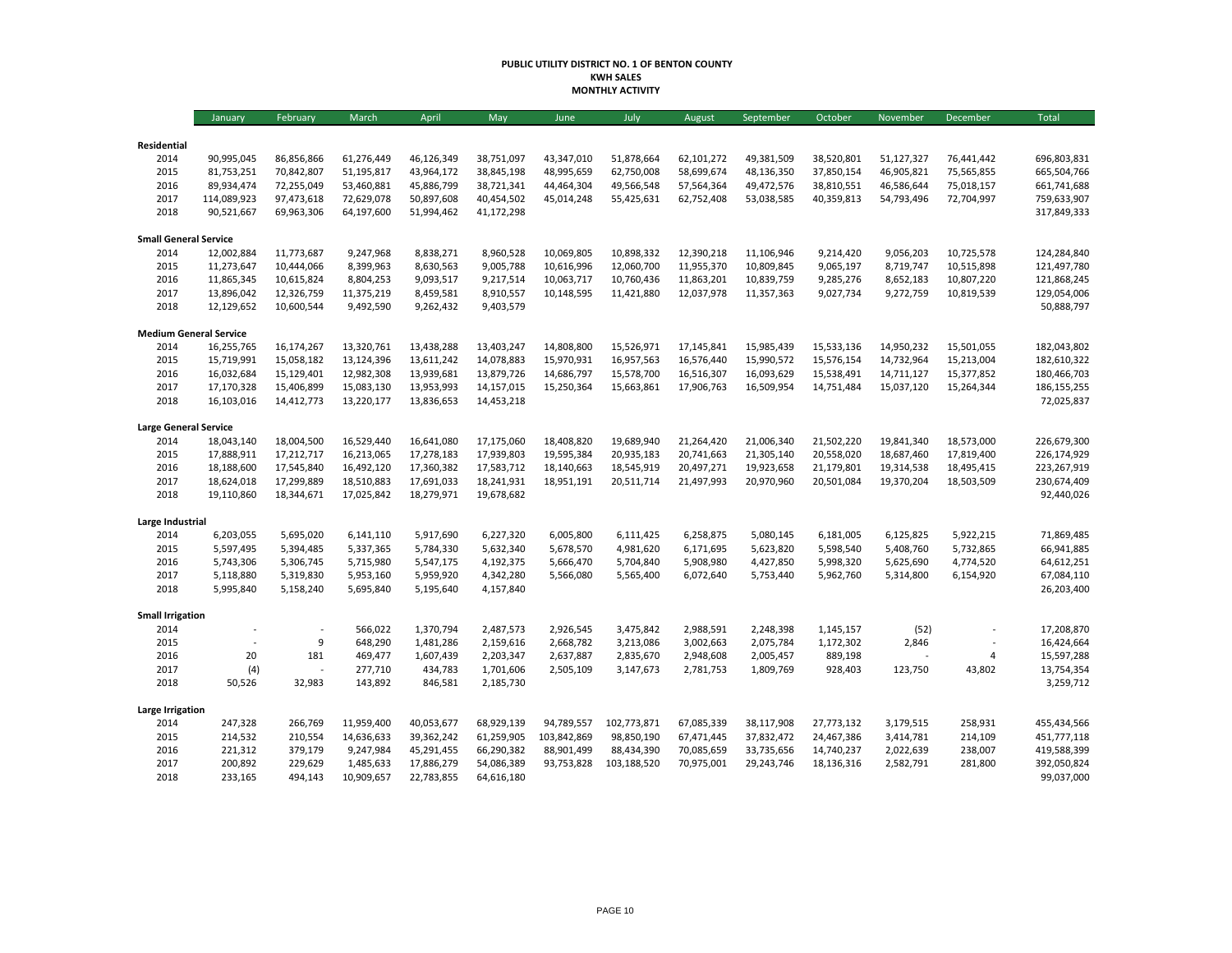#### **PUBLIC UTILITY DISTRICT NO. 1 OF BENTON COUNTY KWH SALES MONTHLY ACTIVITY**

|                        | January     | February    | March       | April       | May         | June        | July        | August      | September   | October     | November    | December    | Total         |
|------------------------|-------------|-------------|-------------|-------------|-------------|-------------|-------------|-------------|-------------|-------------|-------------|-------------|---------------|
|                        |             |             |             |             |             |             |             |             |             |             |             |             |               |
| <b>Street Lights</b>   |             |             |             |             |             |             |             |             |             |             |             |             |               |
| 2014                   | 229,425     | 229,425     | 229,515     | 229,515     | 225,070     | 224,939     | 225,064     | 225,640     | 225,514     | 225,514     | 225,298     | 225,586     | 2,720,505     |
| 2015                   | 225,624     | 225,624     | 225,624     | 225,672     | 225,672     | 225,672     | 224,880     | 224,880     | 224,928     | 225,024     | 225,024     | 225,024     | 2,703,648     |
| 2016                   | 225,024     | 224,878     | 224,878     | 224,494     | 211,235     | 211,187     | 211,187     | 211,187     | 211,187     | 211,187     | 211,349     | 211,349     | 2,589,142     |
| 2017                   | 211,349     | 211,253     | 211,253     | 211,253     | 211,253     | 211,253     | 211,253     | 211,253     | 211,253     | 211,238     | 211,125     | 211,046     | 2,534,782     |
| 2018                   | 211,046     | 211,337     | 211,343     | 211,310     | 211,310     |             |             |             |             |             |             |             | 1,056,346     |
| <b>Security Lights</b> |             |             |             |             |             |             |             |             |             |             |             |             |               |
| 2014                   | 103,678     | 103,678     | 103,420     | 103,377     | 103,334     | 103,248     | 103,476     | 114,623     | 114,494     | 114,494     | 114,444     | 114,430     | 1,296,696     |
| 2015                   | 114,451     | 114,408     | 114,073     | 113,696     | 113,531     | 113,488     | 113,488     | 113,445     | 113,402     | 113,359     | 113,359     | 113,309     | 1,364,009     |
| 2016                   | 113,273     | 113,196     | 113,239     | 113,180     | 101,382     | 101,425     | 101,382     | 101,409     | 101,366     | 101,194     | 101,108     | 101,108     | 1,263,262     |
| 2017                   | 100,963     | 100,920     | 91,650      | 91,545      | 91,424      | 91,134      | 90,782      | 90,860      | 90,850      | 90,827      | 90,504      | 90,659      | 1,112,118     |
| 2018                   | 85,112      | 90,490      | 90,144      | 89,927      | 85,656      |             |             |             |             |             |             |             | 441,329       |
| Unmetered              |             |             |             |             |             |             |             |             |             |             |             |             |               |
| 2014                   | 247,686     | 247,516     | 247,516     | 247,516     | 248,246     | 248,246     | 248,246     | 249,106     | 249,106     | 249,106     | 249,106     | 249,106     | 2,980,502     |
| 2015                   | 249,106     | 249,106     | 249,106     | 248,919     | 248,919     | 248,919     | 248,919     | 254,930     | 254,845     | 255,749     | 257,045     | 257,045     | 3,022,608     |
| 2016                   | 257,045     | 257,045     | 257,045     | 257,045     | 257,045     | 257,045     | 258,341     | 259,637     | 259,637     | 254,365     | 254,365     | 254,365     | 3,082,980     |
| 2017                   | 253,915     | 253,915     | 253,715     | 253,715     | 253,715     | 253,715     | 253,715     | 253,715     | 253,715     | 253,715     | 253,926     | 252,929     | 3,044,405     |
| 2018                   | 242,804     | 254,823     | 255,332     | 255,332     | 245,684     |             |             |             |             |             |             |             | 1,253,975     |
| Total                  |             |             |             |             |             |             |             |             |             |             |             |             |               |
| 2014                   | 144,328,006 | 139,351,728 | 119,621,601 | 132,966,557 | 156,510,614 | 190,932,770 | 210,931,831 | 189,823,925 | 143,515,799 | 120,458,985 | 104,869,238 | 128,011,343 | 1,781,322,397 |
| 2015                   | 133,037,008 | 119,751,958 | 110.144.332 | 130,700,305 | 149,509,655 | 207,957,270 | 220,335,637 | 185,212,205 | 142,367,158 | 114,881,885 | 98,467,807  | 125,656,509 | 1,738,021,729 |
| 2016                   | 142,581,083 | 121,827,338 | 107,768,165 | 139,321,167 | 152,658,059 | 185,130,994 | 191,997,413 | 185,956,623 | 137,070,775 | 107,008,620 | 97,479,643  | 125,277,997 | 1,694,077,877 |
| 2017                   | 169,666,306 | 148,622,712 | 125,871,431 | 115.839.710 | 142,450,672 | 191,745,517 | 215,480,429 | 194,580,364 | 139,239,635 | 110,223,374 | 107,050,475 | 124,327,545 | 1,785,098,170 |
| 2018                   | 144,683,688 | 119,563,310 | 121,242,417 | 122,756,163 | 156,210,177 |             |             |             |             |             |             |             | 664,455,755   |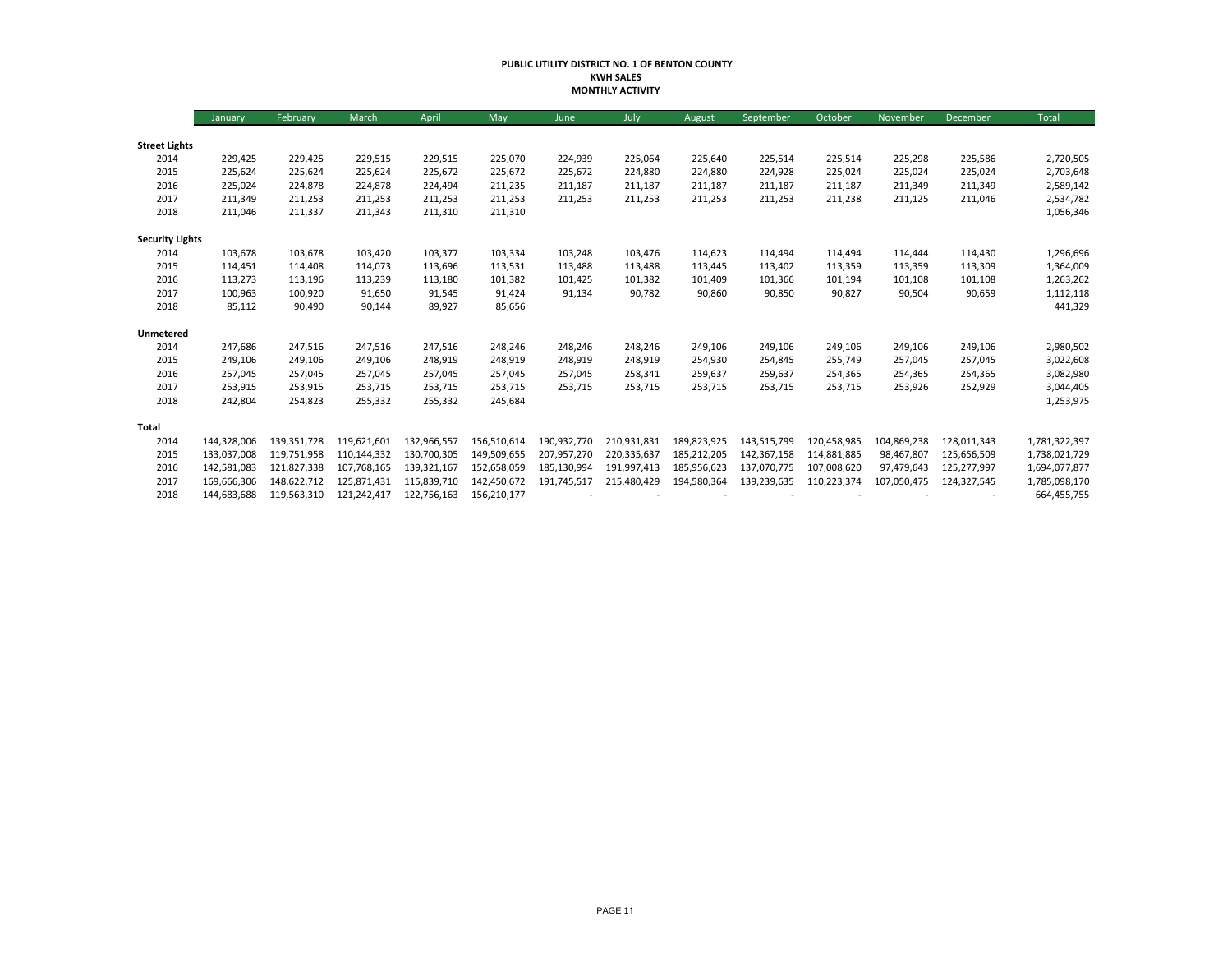## **PUBLIC UTILITY DISTRICT NO. 1 OF BENTON COUNTY CAPITAL ADDITIONS AND RETIREMENTS CURRENT MONTH**

|                                                                        | <b>BALANCE</b>           |                          |                    | <b>BALANCE</b>           |
|------------------------------------------------------------------------|--------------------------|--------------------------|--------------------|--------------------------|
|                                                                        | 4/30/2018                | <b>ADDITIONS</b>         | <b>RETIREMENTS</b> | 5/31/2018                |
|                                                                        |                          |                          |                    |                          |
| <b>INTANGIBLE PLANT:</b>                                               |                          |                          |                    |                          |
| Organizations                                                          | \$28,379                 | \$0                      | \$0                | \$28,379                 |
| <b>Franchises &amp; Consents</b>                                       | 10,022                   |                          |                    | 10,022                   |
| Miscellaneous & Intangible Plant                                       | 29,078                   | $\blacksquare$           | $\blacksquare$     | 29,078                   |
| <b>TOTAL</b>                                                           | \$67,479                 |                          |                    | 67,479                   |
| <b>GENERATION PLANT:</b>                                               |                          |                          |                    |                          |
| Land & Land Rights                                                     |                          |                          |                    |                          |
| Structures & Improvements                                              | 1,141,911                |                          |                    | 1,141,911                |
| Fuel Holders & Accessories                                             |                          |                          |                    |                          |
| <b>Other Electric Generation</b>                                       | 770,459                  |                          |                    | 770,459                  |
| <b>Accessory Electric Equipment</b>                                    |                          |                          |                    |                          |
| Miscellaneous Power Plant Equipment                                    |                          | $\overline{\phantom{a}}$ |                    |                          |
| <b>TOTAL</b>                                                           | 1,912,370                | $\blacksquare$           |                    | 1,912,370                |
|                                                                        |                          |                          |                    |                          |
| <b>TRANSMISSION PLANT:</b><br>Land & Land Rights                       |                          |                          |                    |                          |
|                                                                        | 156,400<br>25,544        |                          |                    | 156,400<br>25,544        |
| Clearing Land & Right Of Ways<br><b>Transmission Station Equipment</b> | 832,047                  |                          |                    | 832,047                  |
| <b>Towers &amp; Fixtures</b>                                           | 256,175                  |                          |                    | 256,175                  |
| Poles & Fixtures                                                       | 4,998,452                |                          |                    | 4,998,452                |
| Overhead Conductor & Devices                                           | 3,983,213                |                          |                    | 3,983,213                |
| <b>TOTAL</b>                                                           | 10,251,831               |                          |                    | 10,251,831               |
|                                                                        |                          |                          |                    |                          |
| <b>DISTRIBUTION PLANT:</b>                                             |                          |                          |                    |                          |
| Land & Land Rights                                                     | 1,727,646                |                          |                    | 1,727,646                |
| Structures & Improvements                                              | 295,502                  |                          |                    | 295,502                  |
| <b>Station Equipment</b>                                               | 40,041,130               | 28,377                   |                    | 40,069,507               |
| Poles, Towers & Fixtures                                               | 20,824,541               | 14,327                   | (2, 158)           | 20,836,710               |
| Overhead Conductor & Devices                                           | 13,453,047               | 991                      |                    | 13,454,038               |
| <b>Underground Conduit</b>                                             | 36,176,886               | 67,648                   | ۰                  | 36,244,534               |
| Underground Conductor & Devices                                        | 47,176,408               | 41,646                   | (629)              | 47,217,425               |
| <b>Line Transformers</b>                                               | 31,149,126               | 50,095                   |                    | 31,199,221               |
| Services-Overhead                                                      | 2,849,840                | 15,173                   |                    | 2,865,013                |
| Services-Underground                                                   | 20,088,267               | 77,728                   |                    | 20,165,995               |
| <b>Meters</b>                                                          | 10,038,860               | 32,689                   |                    | 10,071,549               |
| Security Lighting                                                      | 864,528                  | 800                      | (895)              | 864,433                  |
| <b>Street Lighting</b>                                                 | 762,993                  |                          |                    | 762,993                  |
| <b>SCADA System</b><br><b>TOTAL</b>                                    | 2,445,152<br>227,893,926 | 329,474                  | (3,682)            | 2,445,152<br>228,219,718 |
|                                                                        |                          |                          |                    |                          |
| <b>GENERAL PLANT:</b>                                                  |                          |                          |                    |                          |
| Land & Land Rights                                                     | 1,130,759                |                          |                    | 1,130,759                |
| Structures & Improvements                                              | 18,522,269               |                          |                    | 18,522,269               |
| Information Systems & Technology                                       | 8,945,658                | 213,815                  | (19, 524)          | 9,139,949                |
| <b>Transportation Equipment</b>                                        | 7,804,912                |                          |                    | 7,804,912                |
| <b>Stores Equipment</b>                                                | 54,108                   |                          |                    | 54,108                   |
| Tools, Shop & Garage Equipment                                         | 487,239                  |                          |                    | 487,239                  |
| Laboratory Equipment                                                   | 489,135                  |                          |                    | 489,135                  |
| <b>Communication Equipment</b>                                         | 2,480,811                | 4,168                    |                    | 2,484,979                |
| <b>Broadband Equipment</b>                                             | 20,916,239               | 903                      |                    | 20,917,142               |
| Miscellaneous Equipment                                                | 1,141,835                |                          |                    | 1,141,835                |
| <b>Other Capitalized Costs</b>                                         | 11,887,791               | 12,971                   |                    | 11,900,762               |
| <b>TOTAL</b>                                                           | 73,860,756               | 231,857                  | (19, 524)          | 74,073,089               |
| TOTAL ELECTRIC PLANT ACCOUNTS                                          | 313,986,362              | 561,331                  | (23, 206)          | 314,524,487              |
| <b>PLANT HELD FOR FUTURE USE</b>                                       | 388,589                  |                          |                    | 388,589                  |
| <b>CONSTRUCTION WORK IN PROGRESS</b>                                   | 4,019,170                | 390,208                  |                    | 4,409,378                |
| <b>TOTAL CAPITAL</b>                                                   | 318,394,121              | 951,539                  | (\$23,206)         | \$319,322,454            |
|                                                                        |                          |                          |                    |                          |

**\$1,619,446 Budget**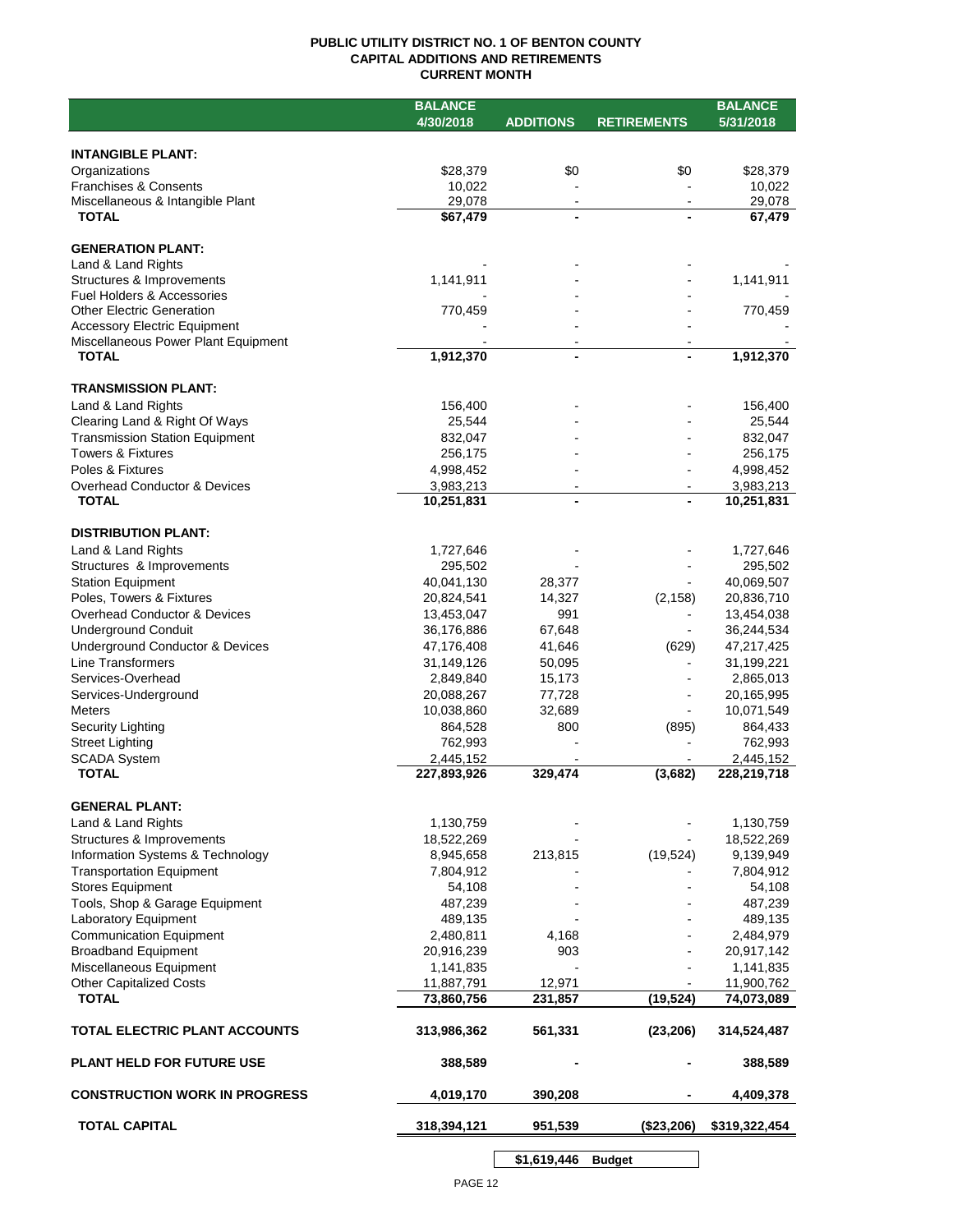## **PUBLIC UTILITY DISTRICT NO. 1 OF BENTON COUNTY CAPITAL ADDITIONS AND RETIREMENTS YEAR TO DATE**

|                                       | <b>BALANCE</b> |                        |                    | <b>BALANCE</b> |
|---------------------------------------|----------------|------------------------|--------------------|----------------|
|                                       | 12/31/2017     | <b>ADDITIONS</b>       | <b>RETIREMENTS</b> | 5/31/2018      |
|                                       |                |                        |                    |                |
| <b>INTANGIBLE PLANT:</b>              |                |                        |                    |                |
| Organizations                         | \$28,379       | \$0                    | \$0                | \$28,379       |
| <b>Franchises &amp; Consents</b>      | 10,022         |                        |                    | 10,022         |
| Miscellaneous & Intangible Plant      | 29,078         | $\blacksquare$         |                    | 29,078         |
| <b>TOTAL</b>                          | \$67,479       | $\blacksquare$         |                    | 67,479         |
|                                       |                |                        |                    |                |
| <b>GENERATION PLANT:</b>              |                |                        |                    |                |
| Land & Land Rights                    |                |                        |                    |                |
| Structures & Improvements             | 1,141,911      |                        |                    | 1,141,911      |
| <b>Fuel Holders &amp; Accessories</b> |                |                        |                    |                |
| <b>Other Electric Generation</b>      | 770,459        |                        |                    | 770,459        |
| <b>Accessory Electric Equipment</b>   |                |                        |                    |                |
| Miscellaneous Power Plant Equipment   |                |                        |                    |                |
| <b>TOTAL</b>                          | 1,912,370      | $\blacksquare$         |                    | 1,912,370      |
|                                       |                |                        |                    |                |
| <b>TRANSMISSION PLANT:</b>            |                |                        |                    |                |
| Land & Land Rights                    | 156,400        |                        |                    | 156,400        |
| Clearing Land & Right Of Ways         | 25,544         |                        |                    | 25,544         |
| <b>Transmission Station Equipment</b> | 832,047        |                        |                    | 832,047        |
| <b>Towers &amp; Fixtures</b>          | 256,175        |                        |                    | 256,175        |
| Poles & Fixtures                      | 4,805,562      | 192,890                |                    | 4,998,452      |
| Overhead Conductor & Devices          | 3,933,872      | 49,341                 |                    | 3,983,213      |
| <b>TOTAL</b>                          | 10,009,600     | 242,231                |                    | 10,251,831     |
|                                       |                |                        |                    |                |
| <b>DISTRIBUTION PLANT:</b>            |                |                        |                    |                |
| Land & Land Rights                    | 1,724,870      | 2,776                  |                    | 1,727,646      |
| Structures & Improvements             | 295,502        |                        |                    | 295,502        |
| <b>Station Equipment</b>              | 39,953,634     | 115,873                |                    | 40,069,507     |
| Poles, Towers & Fixtures              | 20,332,146     | 621,879                | (117, 315)         | 20,836,710     |
| Overhead Conductor & Devices          | 13,124,843     | 368,130                | (38, 935)          | 13,454,038     |
| <b>Underground Conduit</b>            | 35,430,647     | 824,478                | (10, 591)          | 36,244,534     |
| Underground Conductor & Devices       | 45,792,475     | 1,474,577              | (49, 627)          | 47,217,425     |
| Line Transformers                     | 30,227,694     | 1,106,502              | (134, 975)         | 31,199,221     |
| Services-Overhead                     | 2,824,284      | 46,784                 | (6,055)            | 2,865,013      |
| Services-Underground                  | 19,863,334     | 311,046                | (8,385)            | 20,165,995     |
| <b>Meters</b>                         | 9,957,318      | 114,231                | $\blacksquare$     | 10,071,549     |
| Security Lighting                     | 866,250        | 4,441                  | (6, 258)           | 864,433        |
| <b>Street Lighting</b>                | 760,352        | 2,899                  | (258)              | 762,993        |
| <b>SCADA System</b>                   | 2,437,476      | 7,676                  |                    | 2,445,152      |
| <b>TOTAL</b>                          | 223,590,825    | $\overline{5,001,292}$ | (372, 399)         | 228,219,718    |
|                                       |                |                        |                    |                |
| <b>GENERAL PLANT:</b>                 |                |                        |                    |                |
| Land & Land Rights                    | 1,130,759      |                        |                    | 1,130,759      |
| Structures & Improvements             | 18,522,269     |                        |                    | 18,522,269     |
| Information Systems & Technology      | 8,917,609      | 241,864                | (19, 524)          | 9,139,949      |
| <b>Transportation Equipment</b>       | 7,738,544      | 66,368                 |                    | 7,804,912      |
| <b>Stores Equipment</b>               | 54,108         |                        |                    | 54,108         |
| Tools, Shop & Garage Equipment        | 484,198        | 3,041                  |                    | 487,239        |
| Laboratory Equipment                  | 489,135        |                        |                    | 489,135        |
| <b>Communication Equipment</b>        | 2,436,522      | 52,612                 | (4, 155)           | 2,484,979      |
| <b>Broadband Equipment</b>            | 20,695,799     | 221,343                |                    | 20,917,142     |
| Miscellaneous Equipment               | 1,141,835      |                        |                    | 1,141,835      |
| <b>Other Capitalized Costs</b>        | 11,845,428     | 55,334                 |                    | 11,900,762     |
| <b>TOTAL</b>                          | 73,456,206     | 640,562                | (23, 679)          | 74,073,089     |
|                                       |                |                        |                    |                |
| TOTAL ELECTRIC PLANT ACCOUNTS         | 309,036,480    | 5,884,085              | (396, 078)         | 314,524,487    |
|                                       |                |                        |                    |                |
| <b>PLANT HELD FOR FUTURE USE</b>      | 388,589        |                        |                    | 388,589        |
|                                       |                |                        |                    |                |
| <b>CONSTRUCTION WORK IN PROGRESS</b>  | 4,599,287      | (189, 909)             |                    | 4,409,378      |
| <b>TOTAL CAPITAL</b>                  | 314,024,356    | 5,694,176              | (\$396,078)        | \$319,322,454  |
|                                       |                |                        |                    |                |
|                                       |                |                        |                    |                |

**\$8,655,462 Budget**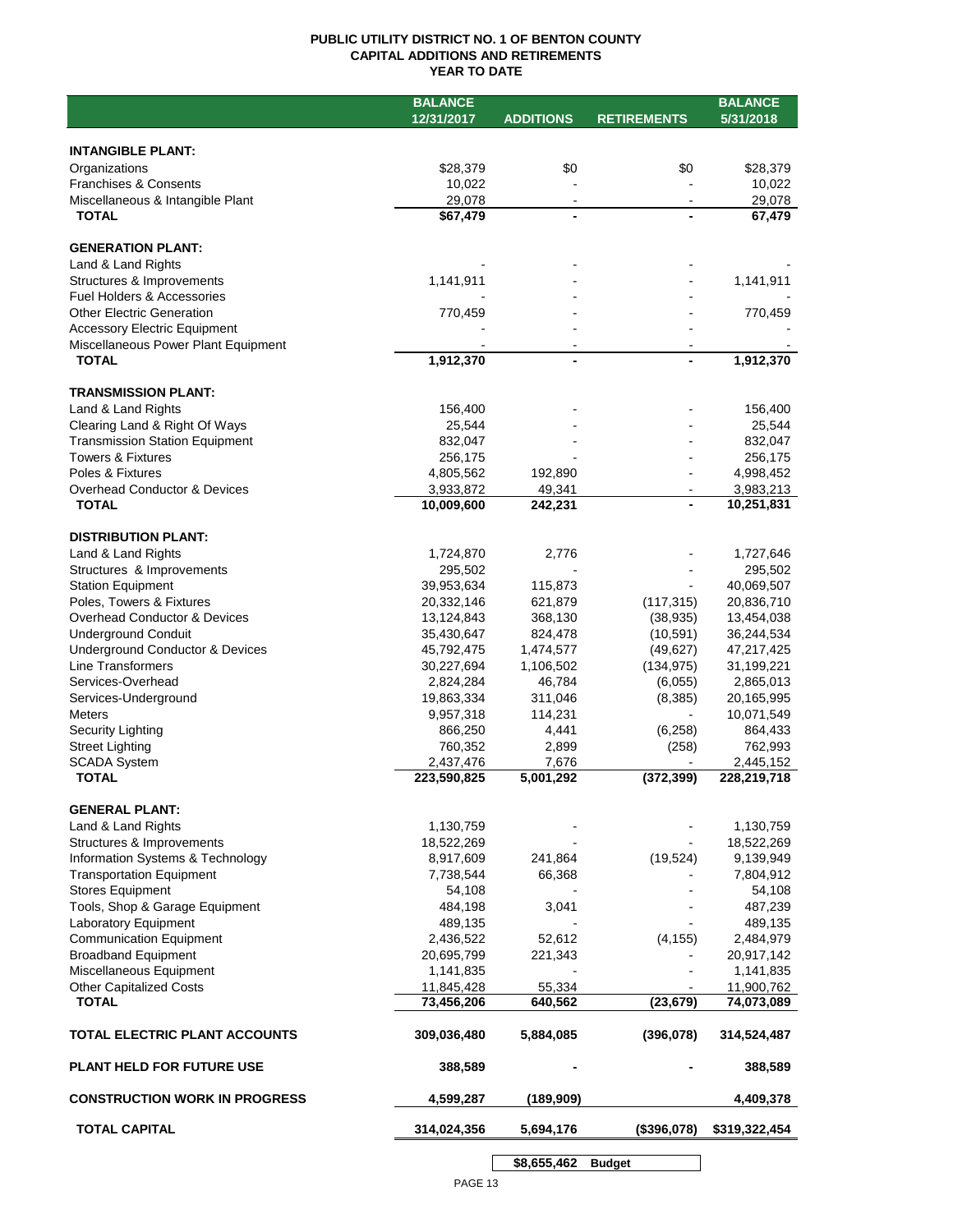# **PUBLIC UTILITY DISTRICT NO. 1 OF BENTON COUNTY STATEMENT OF CASH FLOWS**

|                                                                                                           | <b>YTD</b>             | <b>Monthly</b>       |
|-----------------------------------------------------------------------------------------------------------|------------------------|----------------------|
|                                                                                                           | 5/31/2018              | 5/31/2018            |
| <b>CASH FLOWS FROM OPERATING ACTIVITIES</b>                                                               |                        |                      |
| Cash Received from Customers and Counterparties                                                           | \$59,393,658           | \$10,985,653         |
| Cash Paid to Suppliers and Counterparties                                                                 | (54, 918, 749)         | (10, 393, 878)       |
| Cash Paid to Employees                                                                                    | (6,027,437)            | (1,614,372)          |
| <b>Taxes Paid</b>                                                                                         | 3,936,125              | (1,381,127)          |
| Net Cash Provided (Used) by Operating Activities                                                          | 2,383,597              | (2,403,724)          |
| <b>CASH FLOWS FROM NONCAPITAL FINANCING ACTIVITIES</b>                                                    |                        |                      |
| Other Interest Expense                                                                                    | (9,889)                |                      |
| Net Cash Used by Noncapital Financing Activities                                                          | (9,889)                |                      |
|                                                                                                           |                        |                      |
| <b>CASH FLOWS FROM CAPITAL AND RELATED FINANCING ACTIVITIES</b><br><b>Acquisition of Capital Assets</b>   |                        |                      |
| Proceeds from Sale of Revenue Bonds                                                                       | (5,425,600)            | (932, 056)           |
| Reimbursement of Bond Expense                                                                             |                        |                      |
| <b>Bond Principal Paid</b>                                                                                |                        |                      |
| <b>Bond Interest Paid</b>                                                                                 | (1, 299, 368)          | 175,625              |
| <b>Capital Contributions</b>                                                                              | 797,432                | 89,778               |
| Sale of Assets                                                                                            | 21,708                 | 7,765                |
| Net Cash Used by Capital and Related Financing Activities                                                 | (5,905,828)            | (658, 888)           |
| <b>CASH FLOWS FROM INVESTING ACTIVITIES</b>                                                               |                        |                      |
| Interest Income                                                                                           | 361,360                | 91,089               |
| Proceeds from Sale of Investments                                                                         | 2,000,000              | 2,000,000            |
| Purchase of Investments                                                                                   |                        |                      |
| Joint Venture Net Revenue (Expense)                                                                       |                        |                      |
| <b>Net Cash Provided by Investing Activities</b>                                                          | 2,361,360              | 2,091,089            |
| <b>NET INCREASE (DECREASE) IN CASH</b>                                                                    | (1, 170, 760)          | (971, 523)           |
| <b>CASH BALANCE, BEGINNING</b>                                                                            | \$45,298,801           | \$45,099,564         |
| <b>CASH BALANCE, ENDING</b>                                                                               | \$44,128,041           | \$44,128,041         |
| RECONCILIATION OF NET OPERATING INCOME TO NET<br><b>CASH PROVIDED BY OPERATING ACTIVITIES</b>             |                        |                      |
| <b>Net Operating Revenues</b>                                                                             | \$918,423              | \$1,142,128          |
|                                                                                                           |                        |                      |
| Adjustments to reconcile net operating income to net cash                                                 |                        |                      |
| provided by operating activities:                                                                         |                        |                      |
| Depreciation & Amortization<br><b>Unbilled Revenues</b>                                                   | 4,092,744<br>1,600,000 | 817,290<br>(100,000) |
| Misellaneous Other Revenue & Receipts                                                                     | 12,252                 | 4,576                |
| GASB 68 Pension Expense                                                                                   |                        |                      |
| Decrease (Increase) in Accounts Receivable                                                                | (1,555,441)            | (746, 074)           |
| Decrease (Increase) in BPA Prepay Receivable                                                              | 250,000                | 50,000               |
| Decrease (Increase) in Inventories                                                                        | 2,020                  | (45, 838)            |
| Decrease (Increase) in Prepaid Expenses                                                                   | 17,172                 | 38,965               |
| Decrease (Increase) in Wholesale Power Receivable                                                         | 1,050,376              | 543,653              |
| Decrease (Increase) in Miscellaneous Assets                                                               | (44, 922)              | (4,522)              |
| Decrease (Increase) in Prepaid Expenses and Other Charges                                                 | 583,065                | 48,200               |
| Decrease (Increase) in Deferred Derivative Outflows<br>Increase (Decrease) in Deferred Derivative Inflows | 113,944                | 3,690                |
| Increase (Decrease) in Warrants Outstanding                                                               | (342,065)              |                      |
| Increase (Decrease) in Accounts Payable                                                                   | (2,649,127)            | (1,784,318)          |
| Increase (Decrease) in Accrued Taxes Payable                                                              | (1,743,239)            | (2,443,097)          |
| Increase (Decrease) in Customer Deposits                                                                  | 83,392                 | 15,352               |
| Increase (Decrease) in BPA Prepay Incentive Credit                                                        | (67, 190)              | (13, 438)            |
| Increase (Decrease) in Other Current Liabilities                                                          | 1,529,054              | 78,005               |
| Increase (Decrease) in Other Credits                                                                      | (1,466,861)            | (8,296)              |
| <b>Net Cash Provided (Used) by Operating Activities</b><br>PAGE 14                                        | \$2,383,597            | (\$2,403,724)        |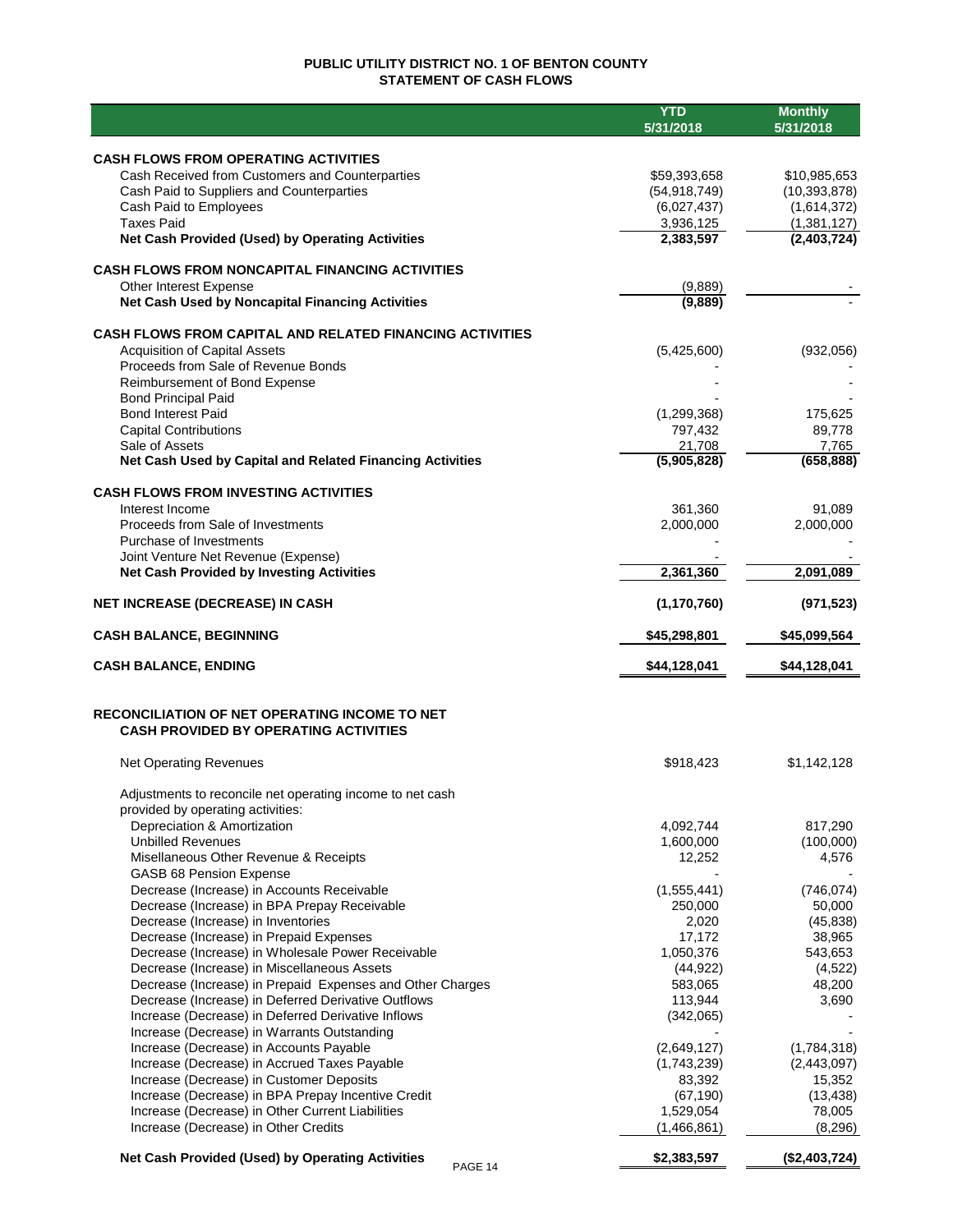## **PUBLIC UTILITY DISTRICT NO. 1 OF BENTON COUNTY WEATHER STATISTICS May 31, 2018**



|                  | 1,400                                   |        |                          |        |        |       |      |      | Heating Degree Days (HDDs) for Each Day of Billing Cycle |      |     |     |            |         |
|------------------|-----------------------------------------|--------|--------------------------|--------|--------|-------|------|------|----------------------------------------------------------|------|-----|-----|------------|---------|
|                  |                                         |        |                          |        |        |       |      |      |                                                          |      |     |     |            |         |
|                  | 1,200                                   |        | 2016/2017                |        |        |       |      |      |                                                          |      |     |     |            |         |
|                  | 1,000                                   |        |                          |        |        |       |      |      |                                                          |      |     |     |            |         |
| HDD <sub>S</sub> | 800                                     |        | 2017/2018                |        |        |       |      |      |                                                          |      |     |     |            |         |
|                  | 600                                     |        | $\rightarrow$ "5-Yr Avg" |        |        |       |      |      |                                                          |      |     |     |            |         |
|                  | 400                                     |        |                          |        |        |       |      |      |                                                          |      |     |     |            |         |
|                  | 200                                     |        |                          |        |        |       |      |      |                                                          |      |     |     |            |         |
|                  | $\mathbf 0$                             |        |                          |        |        |       |      |      |                                                          |      |     |     |            |         |
|                  |                                         | Jun    | Jul                      | Aug    | Sep    | Oct   |      | Nov  | Dec                                                      | Jan  | Feb | Mar | Apr        | Jun     |
|                  |                                         |        |                          |        |        |       |      |      | <b>Heating Degree Days by Month</b>                      |      |     |     |            |         |
| Year             |                                         | Jan    | Feb                      | March  | April  | May   | June | July | Aug                                                      | Sept | Oct | Nov | <b>Dec</b> | Total   |
| 2018             |                                         | 843    | 740                      | 593    | 344    | 25    |      |      |                                                          |      |     |     |            | 2,545   |
| 2017             |                                         | 1,347  | 912                      | 565    | 386    | 137   |      |      |                                                          |      |     |     |            | 3,347   |
| 5-yr Avg         |                                         | 1,050  | 738                      | 524    | 296    | 91    |      |      |                                                          |      |     |     |            | 2,699   |
|                  | <b>Cumulative HDDs in Billing Cycle</b> |        |                          |        |        |       |      |      |                                                          |      |     |     |            |         |
| 2018             |                                         | 31,408 | 20,959                   | 24,003 | 14,655 | 5,141 |      |      |                                                          |      |     |     |            | 96,166  |
| 2017             |                                         | 40,813 | 33,085                   | 24,376 | 14,293 | 8,683 |      |      |                                                          |      |     |     |            | 121,250 |
| 5-yr Avg         |                                         | 33,137 | 26,520                   | 20,875 | 12,274 | 6,093 |      |      |                                                          |      |     |     |            | 98,899  |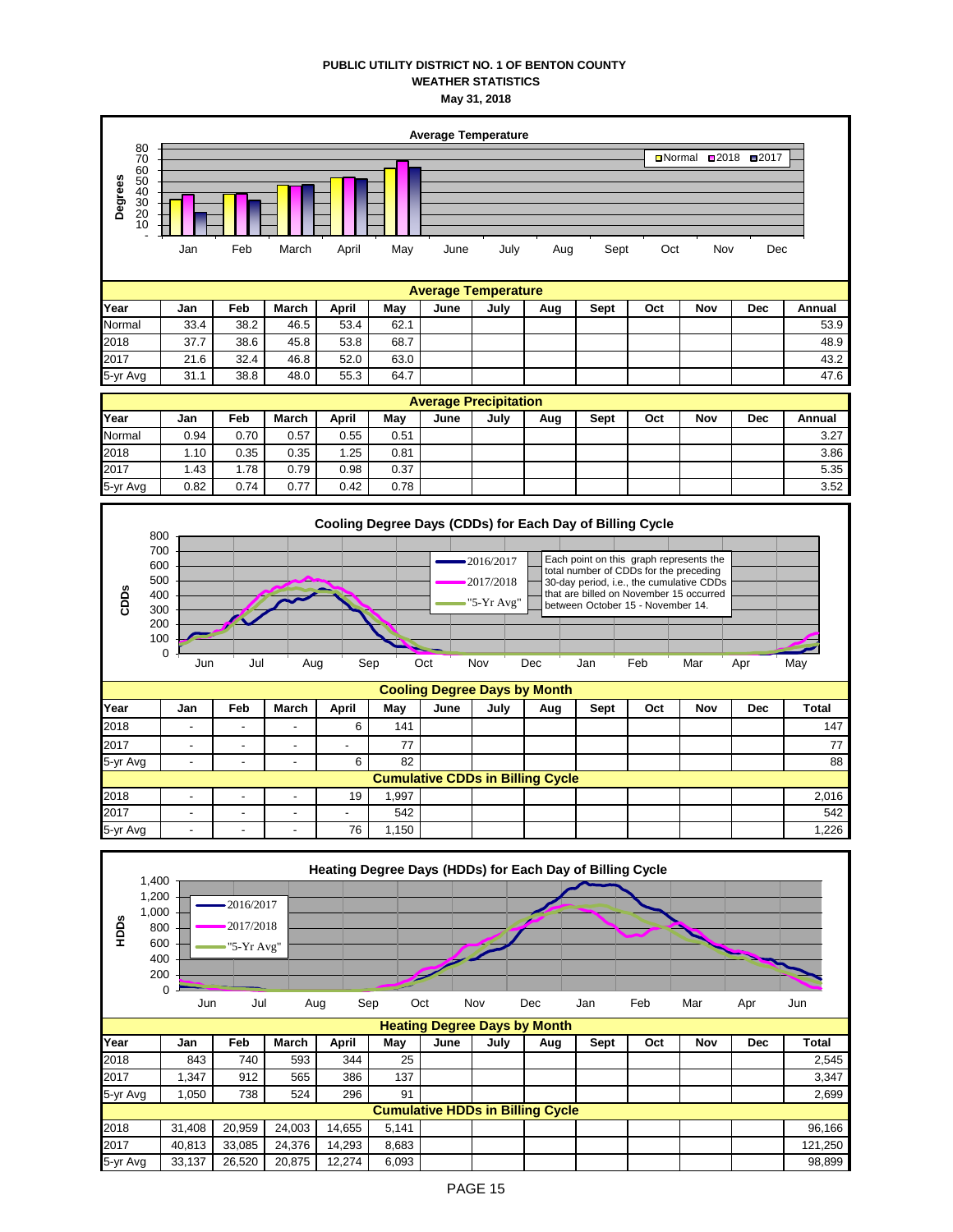#### *May Highlights*

There were six new Access Internet connections, one cell tower upgraded to 200Mbps, one new Transport customer, and one temporary service was canceled.

|                                                             | <b>ACTUALS</b><br>2018      |                            |                          |                          |              |           |                          |      |               |             |     |     |     |                          |                           |                             |
|-------------------------------------------------------------|-----------------------------|----------------------------|--------------------------|--------------------------|--------------|-----------|--------------------------|------|---------------|-------------|-----|-----|-----|--------------------------|---------------------------|-----------------------------|
|                                                             | <b>Budget</b>               | Jan                        |                          | <b>March</b>             |              | May       |                          |      |               |             | Oct | Nov |     | <b>YTD</b>               | <b>Budget</b><br>Variance | <b>Inception</b><br>to Date |
|                                                             |                             |                            | Feb                      |                          | <b>April</b> |           | June                     | July | <b>August</b> | <b>Sept</b> |     |     | Dec |                          |                           |                             |
| <b>OPERATING REVENUES</b>                                   |                             | \$120,872                  | \$114,785                | \$114,122                | \$114,480    | \$117,183 |                          |      |               |             |     |     |     |                          |                           |                             |
| Ethernet                                                    | 1,298,747<br>$\blacksquare$ | 1,000                      | 1,331                    | ٠                        | 1,000        | 500       |                          |      |               |             |     |     |     | \$581,441<br>3,831       | 717,306                   |                             |
| Non-Recurring Charges - Ethernet<br><b>TDM</b>              | 66,399                      | 3,000                      |                          | 3,500                    | 3,000        | 3,000     |                          |      |               |             |     |     |     | 15,500                   | (3,831)                   |                             |
| Wireless                                                    | 329                         | 26                         | 3,000<br>26              | 26                       | 26           | 26        |                          |      |               |             |     |     |     | 130                      | 50,899<br>199             |                             |
| Internet Transport Service                                  | 106,239                     | 4,088                      | 4,108                    | 4,292                    | 4,393        | 4,437     |                          |      |               |             |     |     |     | 21,318                   | 84,921                    |                             |
| <b>Fixed Wireless</b>                                       | 72,059                      | 3,989                      | 3,863                    | 3,816                    | 3,741        | 3,637     |                          |      |               |             |     |     |     | 19,046                   | 53,013                    |                             |
| Access Internet                                             | 233,600                     | 9,791                      | 10,957                   | 11,256                   | 11,750       | 12,197    |                          |      |               |             |     |     |     | 55,952                   | 177,648                   |                             |
| Non-Recurring Charges - Al                                  | $\sim$                      | 1,750                      | 831                      | 950                      | 650          | 1,400     |                          |      |               |             |     |     |     | 5,581                    | (5, 581)                  |                             |
| Broadband Revenue - Other                                   | 552,951                     | 43,720                     | 43,720                   | 43,720                   | 43,720       | 43,720    |                          |      |               |             |     |     |     | 218,601                  | 334,350                   |                             |
| Subtotal                                                    | 2,330,324                   | 188,237                    | 182,621                  | 181,682                  | 182,760      | 186,099   | $\overline{\phantom{a}}$ |      |               |             |     |     |     | 921,399                  |                           |                             |
| NoaNet Maintenance Revenue                                  |                             |                            |                          |                          |              |           |                          |      |               |             |     |     |     |                          |                           |                             |
| <b>Bad Debt Expense</b>                                     |                             |                            |                          |                          |              |           |                          |      |               |             |     |     |     |                          |                           |                             |
| <b>Total Operating Revenues</b>                             | 2,330,324                   | 188,237                    | 182,621                  | 181,682                  | 182,760      | 186,099   |                          |      |               |             |     |     |     | \$921,399                | 1,408,925                 | 19,324,514                  |
| <b>OPERATING EXPENSES</b>                                   |                             |                            |                          |                          |              |           |                          |      |               |             |     |     |     |                          |                           |                             |
| <b>General Expenses</b>                                     |                             | 63,845                     | 60,749                   | 86,708                   | 61,710       | 70,554    |                          |      |               |             |     |     |     | \$343,566                |                           |                             |
| Other Maintenance                                           |                             | 3,908                      | 3,244                    | 4,581                    | 2,086        | 7,486     |                          |      |               |             |     |     |     | \$21,305                 |                           |                             |
| <b>NOC Maintenance</b>                                      |                             | ۰.                         | $\overline{\phantom{a}}$ | $\sim$                   | 145          | ٠         |                          |      |               |             |     |     |     | 145                      |                           |                             |
| Wireless Maintenance                                        |                             | <b><i><u>Parts</u></i></b> | $\sim$                   | 1,513                    | . —          | $\sim$    |                          |      |               |             |     |     |     | \$1,513                  |                           |                             |
| Subtotal                                                    | 938,415                     | 67,753                     | 63,993                   | 92,802                   | 63,941       | 78,040    |                          |      |               |             |     |     |     | \$366,529                | 571,886                   | 11,007,509                  |
| NoaNet Maintenance Expense                                  | ÷,                          | $\overline{\phantom{a}}$   | $\overline{\phantom{a}}$ | $\overline{\phantom{a}}$ | $\sim$       | ×,        |                          |      |               |             |     |     |     | \$0                      | $\sim$                    |                             |
| Depreciation                                                | 775,185                     | 66,146                     | 66,229                   | 66,446                   | 66,206       | 65,934    |                          |      |               |             |     |     |     | \$330,961                | 444,224                   | 10,908,892                  |
| <b>Total Operating Expenses</b>                             | 1,713,600                   | 133,899                    | 130,221                  | 159,248                  | 130,147      | 143,974   |                          |      |               |             |     |     |     | \$697,490                | 1,016,110                 | 21,916,401                  |
| <b>OPERATING INCOME (LOSS)</b>                              | 616,724                     | 54,337                     | 52,399                   | 22,434                   | 52,613       | 42,125    |                          |      |               |             |     |     |     | \$223,909                | 392,815                   | (2,591,887)                 |
| <b>NONOPERATING REVENUES &amp; EXPENSES</b>                 |                             |                            |                          |                          |              |           |                          |      |               |             |     |     |     |                          |                           |                             |
| Internal Interest due to Power Business Unit <sup>(1)</sup> | (333, 360)                  | (27, 661)                  | (27, 562)                | (27, 488)                | (27, 375)    | (27, 173) |                          |      |               |             |     |     |     | (\$137,259)              | 196,101                   | (6, 399, 767)               |
| <b>CAPITAL CONTRIBUTIONS</b>                                |                             |                            |                          |                          |              |           |                          |      |               |             |     |     |     |                          |                           |                             |
| Contributions in Aid of Broadband                           | $\blacksquare$              | 8,802                      | 1,373                    | 132                      | 132          | 6,338     |                          |      |               |             |     |     |     | \$16,777                 | 16,777                    | 4,922,438                   |
| <b>BTOP</b>                                                 |                             |                            | $\sim$                   | $\sim$                   |              |           |                          |      |               |             |     |     |     |                          | $\sim$                    | 2,282,671                   |
| <b>INTERNAL NET INCOME (LOSS)</b>                           | \$283,364                   | \$35,479                   | 26.211                   | (4.921)                  | 25,370       | 21,290    |                          |      |               |             |     |     |     | \$103,428                | \$605,693                 | (1,786,545)                 |
|                                                             |                             |                            |                          |                          |              |           |                          |      |               |             |     |     |     |                          |                           |                             |
| <b>NOANET COSTS</b>                                         |                             |                            |                          |                          |              |           |                          |      |               |             |     |     |     |                          |                           |                             |
| <b>Member Assessments</b>                                   |                             |                            |                          |                          |              |           |                          |      |               |             |     |     |     | $\overline{\phantom{a}}$ |                           | \$3,159,092                 |
| Membership Support                                          | ٠                           | 721                        | 514                      | $\overline{\phantom{a}}$ | 26           | 178       |                          |      |               |             |     |     |     | \$1,439                  |                           | 128,351                     |
| <b>Total NoaNet Costs</b>                                   | $\sim$                      | 721                        | 514                      | $\sim$                   | 26           | 178       |                          |      |               |             |     |     |     | \$1,439                  | ( \$1,439)                | \$3,287,443                 |
| <b>CAPITAL EXPENDITURES</b>                                 | \$1,385,586                 | \$50,734                   | \$86,038                 | \$63,857                 | \$80,563     | \$45,457  |                          |      |               |             |     |     |     | \$326,650                | \$1,058,936               | \$22,086,933                |
| NET CASH (TO)/FROM BROADBAND <sup>(2)</sup>                 | \$6,323                     | \$77,830                   | 33,450                   | 25,155                   | 38,362       | 68,763    |                          |      |               |             |     |     |     | \$243,559                | 237,236                   | (\$9,852,262)               |

(1) Internal interest budget is estimated based on cash flow projections (an interest rate of 3.53% is being used).

(2) Includes excess of revenues over operating costs, capital expenditures and NoaNet assessments; excludes depreciation and internal interest to Electric System